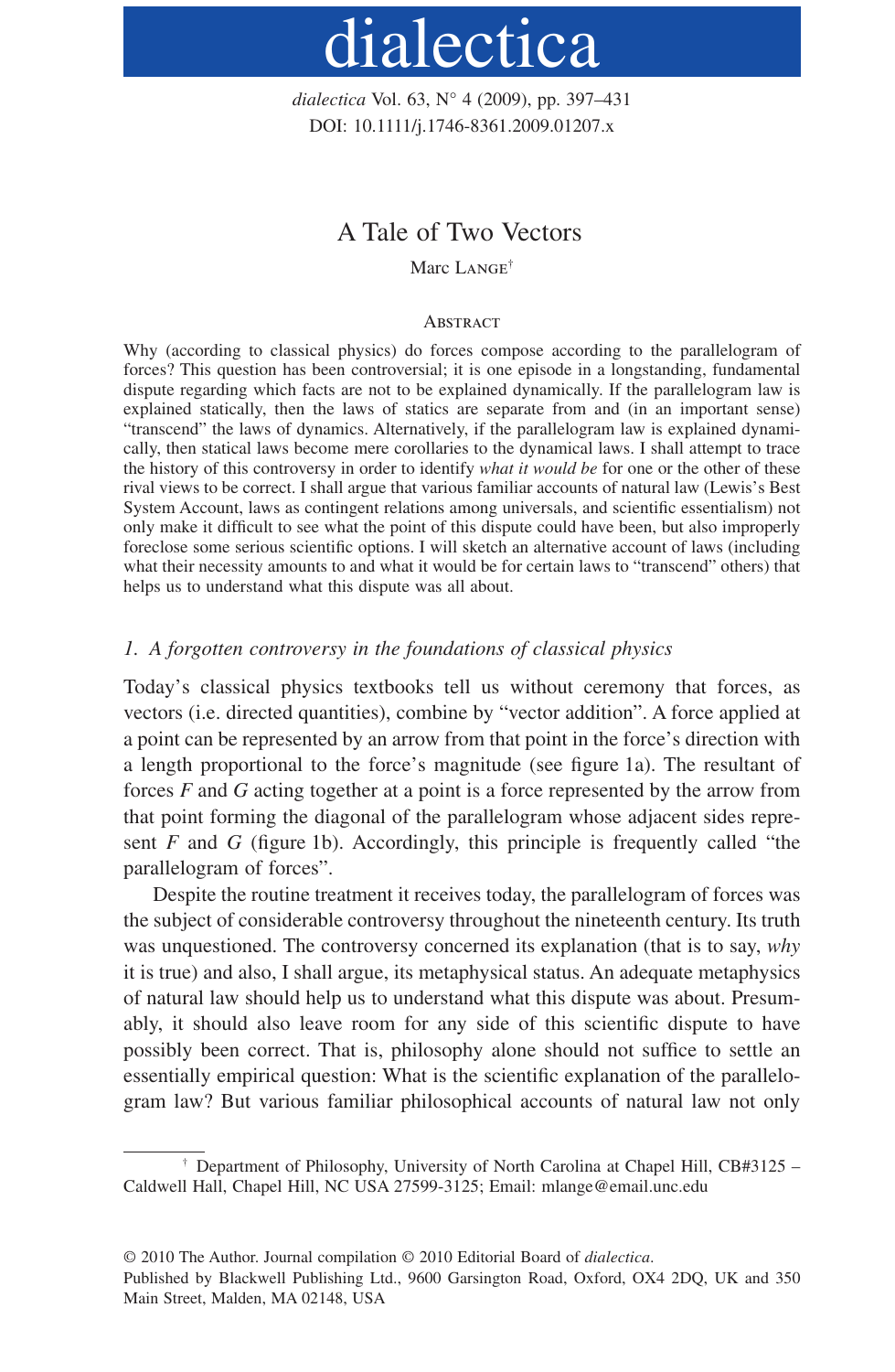

Figure 1. (a) Forces *F* and *G* are represented as acting at a single point. (b) Their resultant *R* is represented by the diagonal of the parallelogram having *F*'s and *G*'s representations as adjacent sides.

make it difficult to see what the point of this dispute could have been, but also foreclose some options that were taken seriously in science.

The main point in dispute was whether the parallelogram of forces is explained by statics or by dynamics. If it is explained statically, then statics (the study of systems in equilibrium) is *autonomous*; it has its own laws. In particular, it is independent of dynamics (the study of systems in motion); the laws of statics are separate from and (in an important sense that I must elucidate) *transcend* the laws of dynamics. On the other hand, if the parallelogram of forces is explained dynamically, then "statics thus becomes a special case of dynamics, when the forces concerned happen to be in equilibrium" (Cox 1904, 68); the laws of statics become corollaries to the dynamical laws.

My concern is not to settle this controversy, which concerns a matter of contingent fact that is for empirical science to investigate.1 My concern is *what it would be* for one or the other of these rival views to be correct. In particular, what would make it the case that the laws of statics transcend the laws of dynamics? The goal of this paper is to identify what the statical and dynamical interpretations are

A useful comparison here is the question of whether the Lorentz transformation laws are explained dynamically (as Brown 2005 argues) or by the principle of relativity, various spacetime symmetries, and other facts about spacetime geometry (as many interpreters – and, I think, Einstein – believed). Perhaps different views regarding the order of explanatory priority here do not differ in their empirical predictions. Nevertheless, the issue concerns which scientific explanation is more plausible and so should be addressed not by metaphysical theories of natural law and scientific explanation, but empirically – that is, in the same way as we proceed in other cases (beloved by fans of underdetermination) where rival scientific explanations fit all of our observations (in the narrowest sense of "fit") but may not be equally well confirmed by them.

<sup>&</sup>lt;sup>1</sup> I discuss this point further at the start of section 5. By calling the question "empirical", I do not intend to suggest that some possible observation is logically consistent with a statical explanation of the parallelogram law but not with a dynamical explanation, or vice versa. Rather, I mean to suggest that questions like this one (i.e. questions concerning why some natural law holds) are the province of empirical science rather than a priori philosophy. Even if our most perspicacious application of "inference to the best explanation" in this case fails to yield a strong argument favoring either proposal as against its rival, I would not conclude that metaphysics should settle the matter. Rather, I would still insist that an adequate metaphysics should leave room for possible worlds where either proposal is true.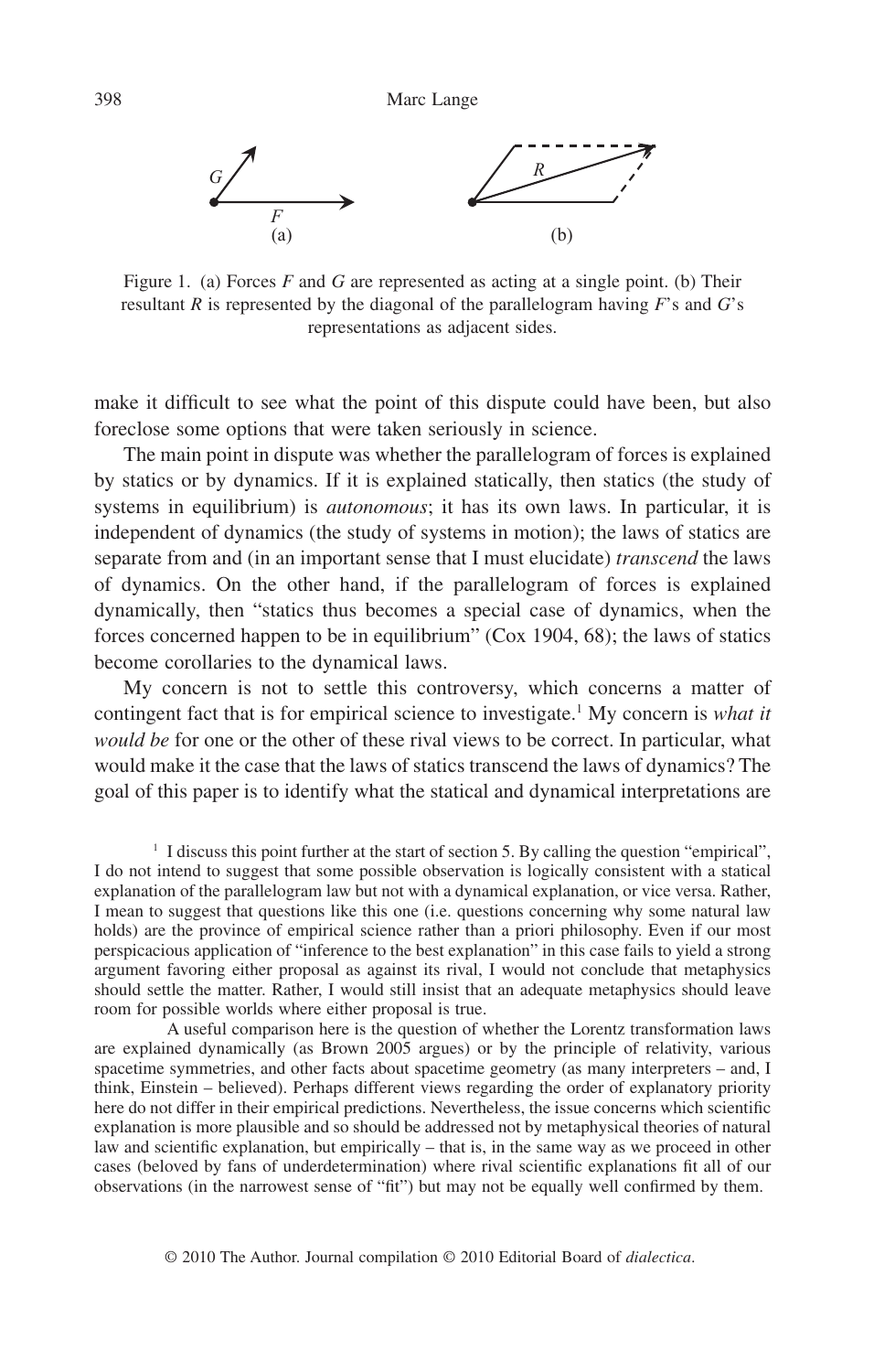disagreeing about and to draw some metaphysical morals from their disagreement. Many accounts of natural law have been proposed, including Humean "Best System Accounts" (Lewis 1973, 1983, 1986, 1999), accounts involving nomic necessitation relations among universals (Armstrong 1978, 1983, 1997; Dretske 1977; Tooley 1977), and scientific essentialist accounts according to which laws reflect causal powers essential to possessing various properties (Ellis 2001, 2002; Bird 2007). None of these accounts (I shall argue) can make good sense of the dispute over the parallelogram law's explanation, since none of them nicely accommodates laws falling into *multiple* strata, with some laws having greater necessity than others and thereby transcending them. On any of these accounts, it is hard to see what it would be for the parallelogram of forces to belong to a higher stratum of natural law than the dynamical laws and so have no dynamical explanation. Moreover, scientific essentialism (I shall argue) has particular difficulty allowing for the possibility that the parallelogram of forces is not explained dynamically, since according to essentialism, a property's essence is exhausted by its causal role. According to essentialism, then, force's power to produce acceleration is precisely what should account for the way forces combine.<sup>2</sup>

If some accounts of natural law and scientific explanation cannot make good sense of this dispute over the parallelogram law's explanation, then it may be tempting to dismiss these failures as not at all serious considering the dispute's obscurity, apparently narrow scope, and somewhat antique character. However, I believe that this response would be mistaken. The dispute over the parallelogram law's explanation is not an isolated curiosity of merely mild antiquarian interest, but rather part of a much broader, longstanding controversy concerning the relation between statics and dynamics (cf. Duhem 1991) – and, even more broadly, concerning which physical facts (if any) are not ultimately to be explained dynamically (cf. Brown 2005). These disputes tie into a host of other general, live issues regarding non-causal scientific explanations, the roles played by spacetime symmetries and dimensional arguments in physics, explanatory levels and autonomy, and "constructive theories" and "bottom-up" explanations versus "theories of principle" and "top-down" explanations. (Einstein 1919; Salmon 1989, 182–183).

I will eventually suggest that *counterfactual conditionals* express what it would take for the parallelogram law to be grounded either in statics or in dynamics; different counterfactuals hold depending upon which sort of explana-

<sup>2</sup> Of course, there is a distinguished minority of natural philosophers who reject the standard interpretation of forces in classical physics as entities purportedly produced by various circumstances (such as fields or distant charges) and producing accelerations. I shall presuppose the standard interpretation since the scientists I discuss seem to do so in examining why the parallelogram law holds. This controversy's broader lessons apply whether or not forces, unreduced and uneliminated, should remain in our ontology.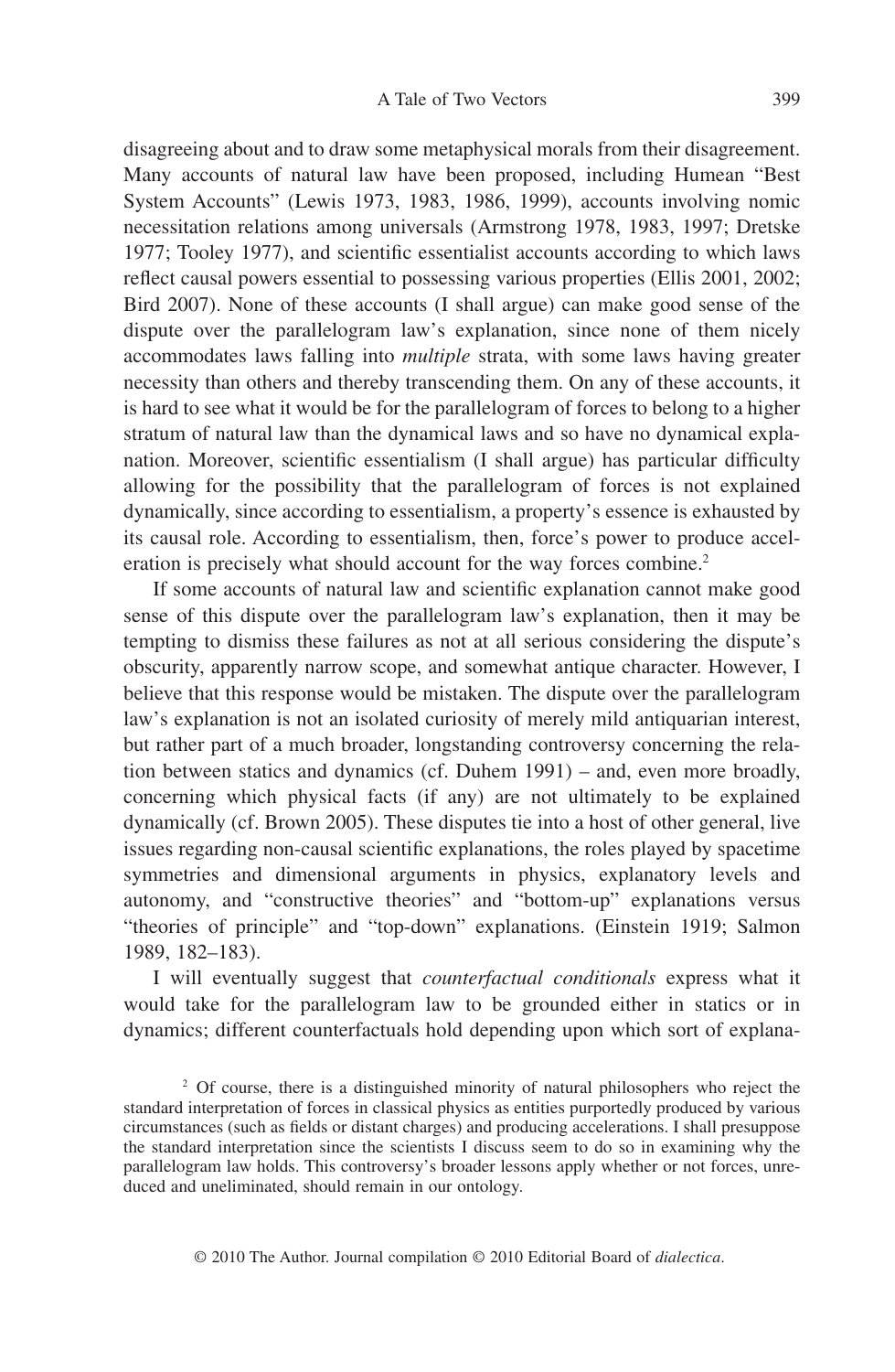tion the parallelogram law receives. In particular, for the laws of statics to transcend the laws of dynamics would be for the range of counterfactual circumstances under which the statical laws would still have held, corresponding to the necessity they possess, to extend beyond the range of counterfactual circumstances under which the dynamical laws would still have held, corresponding to the (weaker) variety of necessity they possess. This account, I will argue, makes good sense of what is at stake in the controversy concerning the parallelogram law's metaphysical status and proper explanation.<sup>3</sup>

## *2. The dynamical explanation of the parallelogram of forces*

Those who endorse the dynamical explanation (e.g. Horsley 1743, 14; Rutherford 1748, 16–17; Bartlett 1855, 109; Thomson and Tait 1888, 244–245; Lock 1888, 15; Lodge 1890, 96; Loney 1891, 60; Pearson 1892/2007, 345–346; Routh 1896, 14; Cox 1904, 158) typically characterize it as the explanation that Isaac Newton (1687/1934, 15) gave, at least loosely, in deriving "Corollary 1" from his laws of motion. The dynamical explanation follows Newton's derivation in applying the second law (force  $=$  mass x acceleration) not only to the resultant force  $R$ , but also individually to each of the two component forces *F* and *G*, thereby grounding the parallelogram law in the two forces' independence. The dynamical explanation also follows Newton's argument in appealing to the "parallelogram of accelerations": that if a body simultaneously undergoes two accelerations represented in magnitude and direction by the adjacent sides of a parallelogram, then its net acceleration is represented by the parallelogram's diagonal. The dynamical explanation of the parallelogram of forces is that each of the two component forces is associated with an acceleration, those accelerations compose parallelogramwise, and the resultant acceleration reflects the resultant force. More rigorously:

Suppose a point body, mass *M*, is acted upon by forces of magnitudes *F* and *G* in directions  $f$  and  $g$ , respectively, forming angle  $\alpha$ . The forces are represented by line segments *MF* and *MG* in figure 2. By Newton's second law applied separately to the two forces, they cause accelerations of magnitudes *F*/*M* and *G*/*M* (in directions *f* and *g*), respectively, represented by line segments from  $M$  to points  $F'$  and  $G'$ , respectively. Complete the parallelogram having those segments as adjacent sides. By the parallelogram of accelerations, the resultant acceleration is represented by the parallelogram's diagonal; its length is

<sup>3</sup> Although a counterfactual conditional's truth (or falsehood) cannot be observed, its truth can be confirmed (or disconfirmed) by empirical evidence. That is the way we came to know the many contingent facts we do know that are expressed by counterfactual conditionals. So in identifying counterfactual conditionals as expressing the facts in dispute regarding the parallelogram law, I place this controversy within the province of empirical science to investigate. (See the end of the paper.)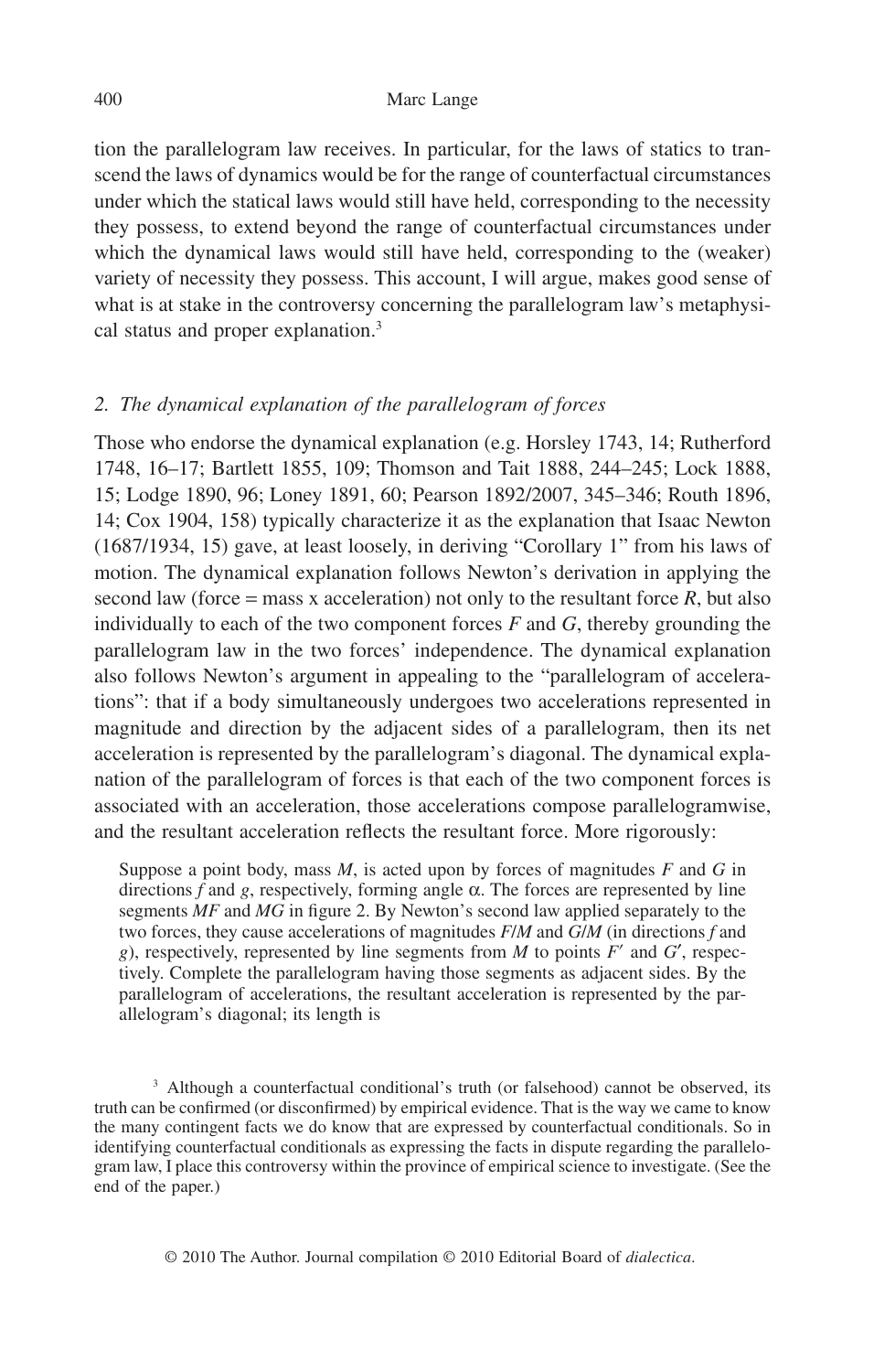

Figure 2. The dynamical explanation.

$$
\sqrt{\left[(F/M)^2 + (G/M)^2 + 2(F/M)(G/M)\cos\alpha\right]}.
$$

By Newton's second law<sup>4</sup>, this resultant acceleration is associated with a resultant force directed along the diagonal with magnitude

$$
M\sqrt{\left[(F/M)^2 + (G/M)^2 + 2(F/M)(G/M)\cos\alpha\right]},
$$

which simplifies to

$$
\sqrt{[F^2+G^2+2FG\cos\alpha]}
$$

– the length of the diagonal of the parallelogram having segments *MF* and *MG* as adjacent sides.

The standard objection to the dynamical derivation disputes not its cogency but its explanatory power – that is, whether (as its proponents contend) it contains "the most philosophical foundation for statics" (Cockle 1879, 12, characterizing Thomson and Tait 1888) or whether (as its critics charge) it is "unnatural and a defect in method" (Anon. 1829, 314). One common version of the objection is that the law determining the resultant of two forces is fundamentally nothing more than the law determining which forces combine to yield zero force, since forces *F* and *G* combine to yield force *R* if and only if *F*, *G*, and -*R* (a force equal and opposite to  $R$ ) combine to yield zero force.<sup>5</sup> Furthermore, the law determining which forces combine to yield zero force (i.e. which forces are in equilibrium) is independent of what would happen in case of non-equilibrium. That is, the law is not based on the

<sup>5</sup> This equivalence presupposes that equal and opposite forces have zero resultant and that the resultant of two forces is independent of which other forces may also be acting.

<sup>4</sup> Newton's second law is *not* interpreted by advocates of the dynamical explanation as relating resultant acceleration and mass to the resultant force *as defined by the parallelogram of forces*. Doing so would defeat the point of giving a dynamical explanation of the parallelogram of forces. Newton's second law is interpreted as applicable to each component force separately, as well as to the resultant force *however forces turn out to compose*. The task is to show how the resultant force must therefore relate to the forces from which it results.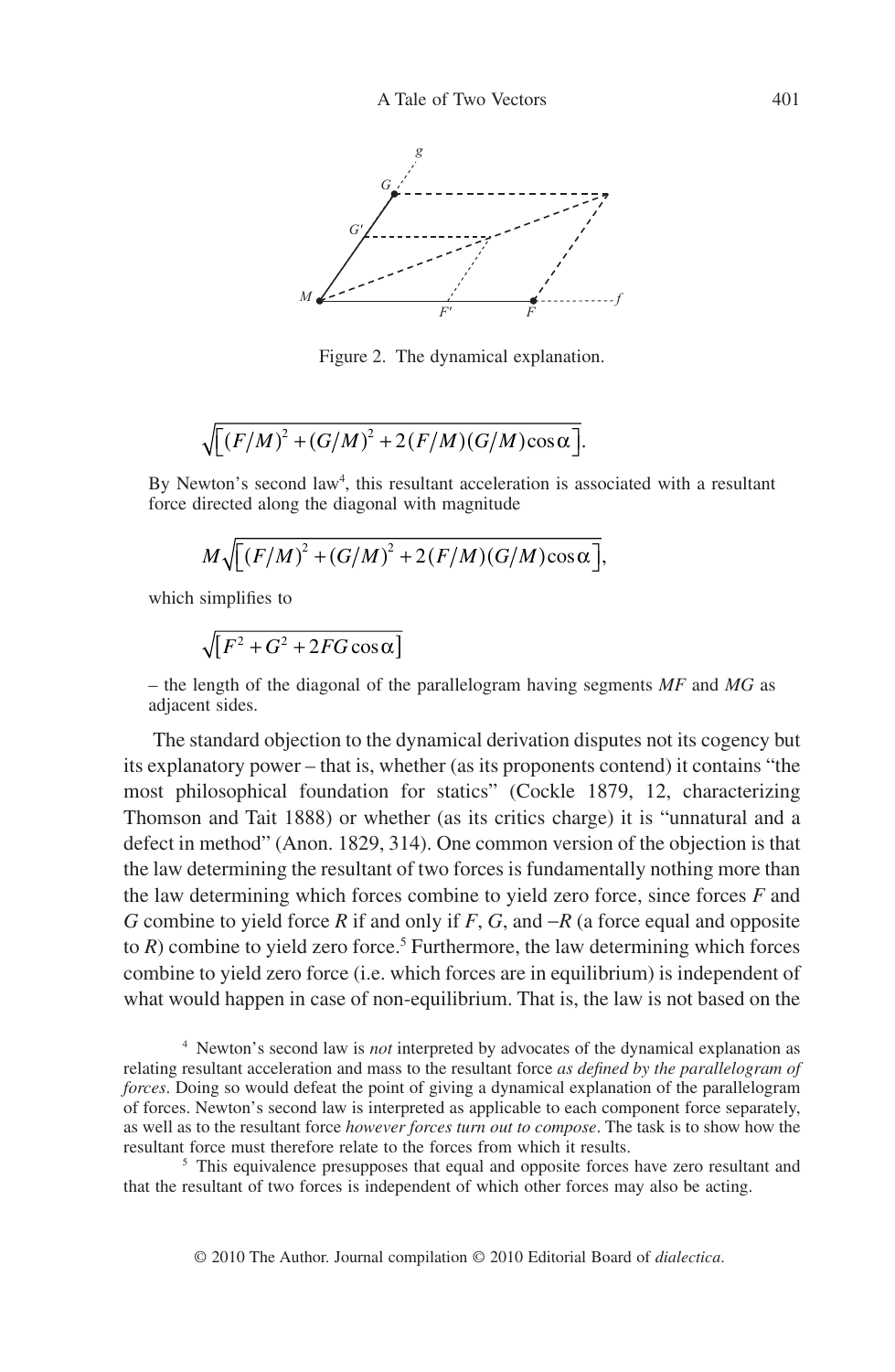precise connection between force and motion. Therefore, notions such as motion, change, time, and mass (the proportionality constant relating unbalanced force to motion) should not enter into an explanation of the parallelogram law.

Of course, all of these notions figure prominently in the dynamical argument. It turns precisely on the relation between force and motion. But since there is no motion in an equilibrium case, and since the law of the composition of forces is fundamentally just the law specifying the conditions of equilibrium, the particular motion that would ensue under non-equilibrium is (the objection runs) explanatorily irrelevant. This is manifested by the fact that as we just saw, mass *M* is introduced in the dynamical argument but ultimately cancels out. According to the objection,  $M$  serves in the dynamical argument as an artificial device  $-$  like an arbitrary auxiliary line drawn to facilitate the proof of a geometric theorem, but having nothing to do with *why* the theorem holds.

Critics of the dynamical argument, such as James Challis, frequently praise William Whewell as having done "away with the illogical method of proving the parallelogram of forces by means of bodies in *motion*, which had previously been adopted in English works" (Challis 1875, 6). Whewell (1858, 225) contends that the parallelogram of forces is "independent of any observed laws of motion". He continues:

The composition of motion . . . has constantly been confounded with the composition of force. But . . . it is quite necessary for us to keep the two subjects distinct. . . . The conditions of equilibrium of two forces on a lever, or of three forces at a point, can be established without any reference whatever to any motions which the forces might, under *other* circumstances, produce. . . . To prove such propositions by any other course, would be to support truth by extraneous and inconclusive reasons . . . (1858, 226).

Other critics, such as John Robison and W. E. Johnson, focus more explicitly on the dynamical argument's explanatory impotence:

We cannot help being of the opinion, that a separate demonstration [of the law of composition of forces – separate, that is, from the composition of motions] is indispensably necessary.... [T]he composition of motions will not explain the composition of pressures, unless we take it for granted that the pressures are proportional to the velocities [i.e. that the force experienced by a body beginning at rest, multiplied by the duration over which the body experiences it, is proportional to the body's resulting velocity – a special case of Newton's second law]; but this is perhaps a gratuitous assumption (Robison 1822, 64; cf. Robison 1803, 599).

The resultant... depends upon the components alone, and not upon the mass . . . of the body upon which the forces act. For this reason we find in many works upon mechanics the correctness of the parallelogram of forces demonstrated without reference to the mass . . . (Weisbach 1875, 178).

[The dynamical argument] is open to... serious objections... [f]or it introduces kinetic ideas which are really nowhere again used in statics (Johnson 1889).

[T]his cannot be considered perfectly satisfactory, as we are making the fundamental theorem of statics dependent upon a dynamical argument (A.G.G. 1890).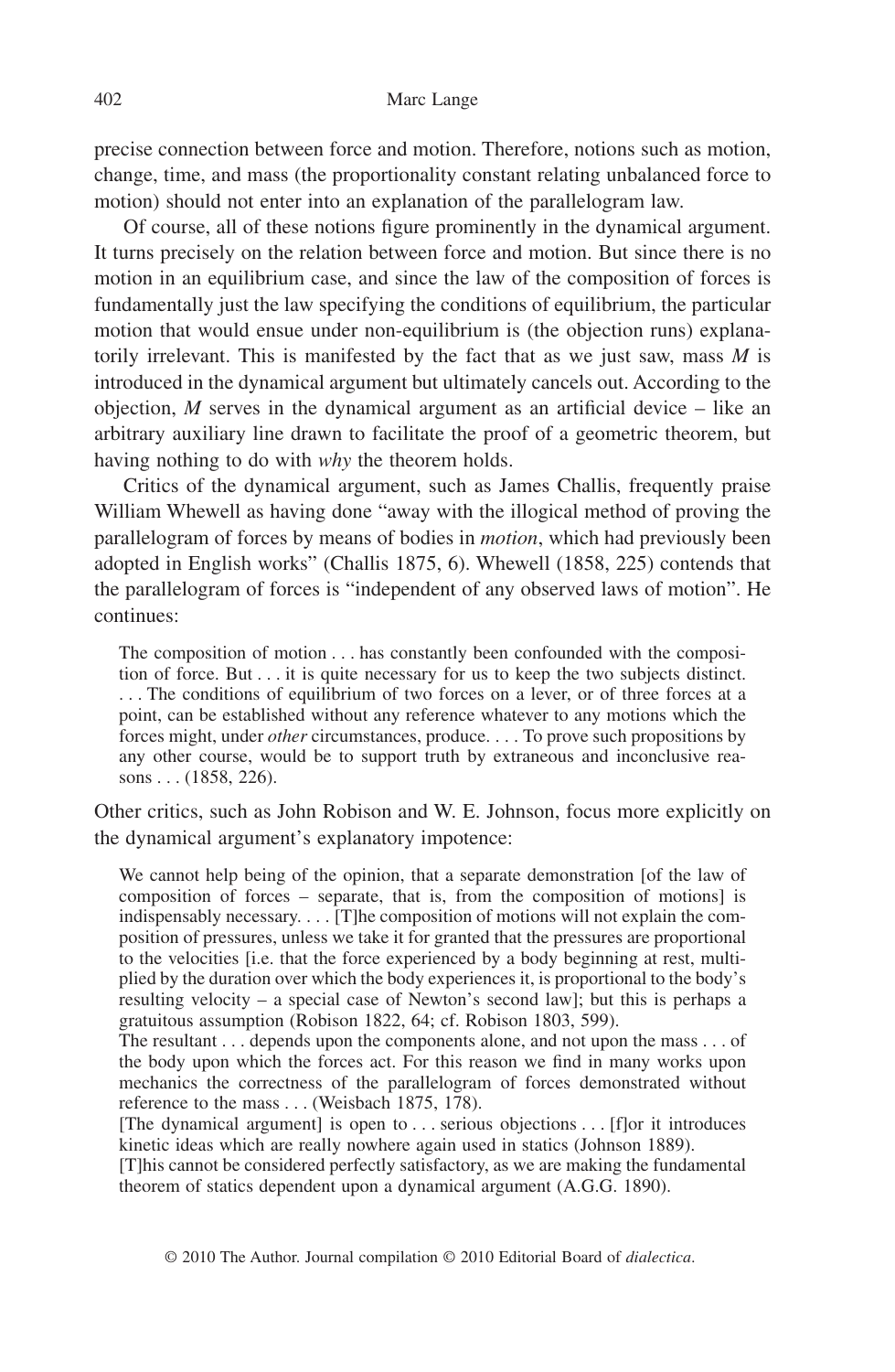[T]o make [the parallelogram of forces]... dependent on a theory of mass, as appears to be usual in modern text-books, somewhat grates upon one's sense of logical order (Macauley 1900, 403).

Statics . . . , in itself, does not involve the ideas of motion and time. In it the idea of mass may also be entirely eliminated. Newton's proof of the parallelogram of forces has been objected to on the grounds that it requires the introduction of the fundamental conceptions of a much more complicated science than the one in which it is employed. [Other demonstrations] avoid this objectionable feature . . . (Moulton 1902, 5).

(Coming attractions: I shall unpack the sense in which dynamics is a "much more complicated science" than statics, according to critics of the dynamical explanation.)

That the parallelogram of forces is independent of Newton's second law is commonly put by saying that forces would still have combined in the same way even if force had been connected differently to motion – for example, even if the resultant force on a body had been proportional to the body's net velocity rather than its net acceleration. Daniel Bernoulli (1726/1982, 121), who gave a pioneering statical explanation of the parallelogram of forces, suggested that a wide range of alternatives to Newton's second law might have held, such as that the resultant force is proportional to the resultant acceleration's square root, or to its cube root, or to its square – but that even then, the parallelogram of forces would still have held.<sup>6</sup> On Bernoulli's view, the parallelogram law has greater necessity than Newton's second law, so the latter cannot be responsible for the former. Although Bernoulli maintained that the parallelogram of forces was geometrically necessary and thus knowable a priori, Bernoulli's objection to the dynamical explanation (namely, that the parallelogram of forces would still have held even if dynamics had not been governed by Newton's second law) continued to be taken seriously long after the parallelogram of forces had been recognized as not belonging to geometry and as knowable only empirically.7 For example:

[W]e may seek to arrive at the composition of pressures, independently of the second law of motion, by processes which are valid whether that law be a law of nature or not, and which would be valid even if we had not any conception of motion, and which, indeed, do not render it necessary to consider whether pressure does or does not tend to produce motion (Cockle 1879, 12–13).

<sup>6</sup> Of course, forces and accelerations cannot both combine parallelogramwise if any force is proportional to (say) the square of the acceleration for which it is responsible. Nevertheless, with forces and accelerations each combining parallelogramwise, the fundamental dynamical law could have been that force is proportional to acceleration squared as long as this law applies not to each component separately, but only to the *resultant* acceleration produced by the *resultant* force.

 $7$  De Morgan (1859) influentially argued that statical explanations of the parallelogram law are compatible with that law's being knowable only empirically. Others argued that the parallelogram law's explanation can be investigated independent of whether the law is knowable a priori or only empirically (e.g., Anon. 1850, 378).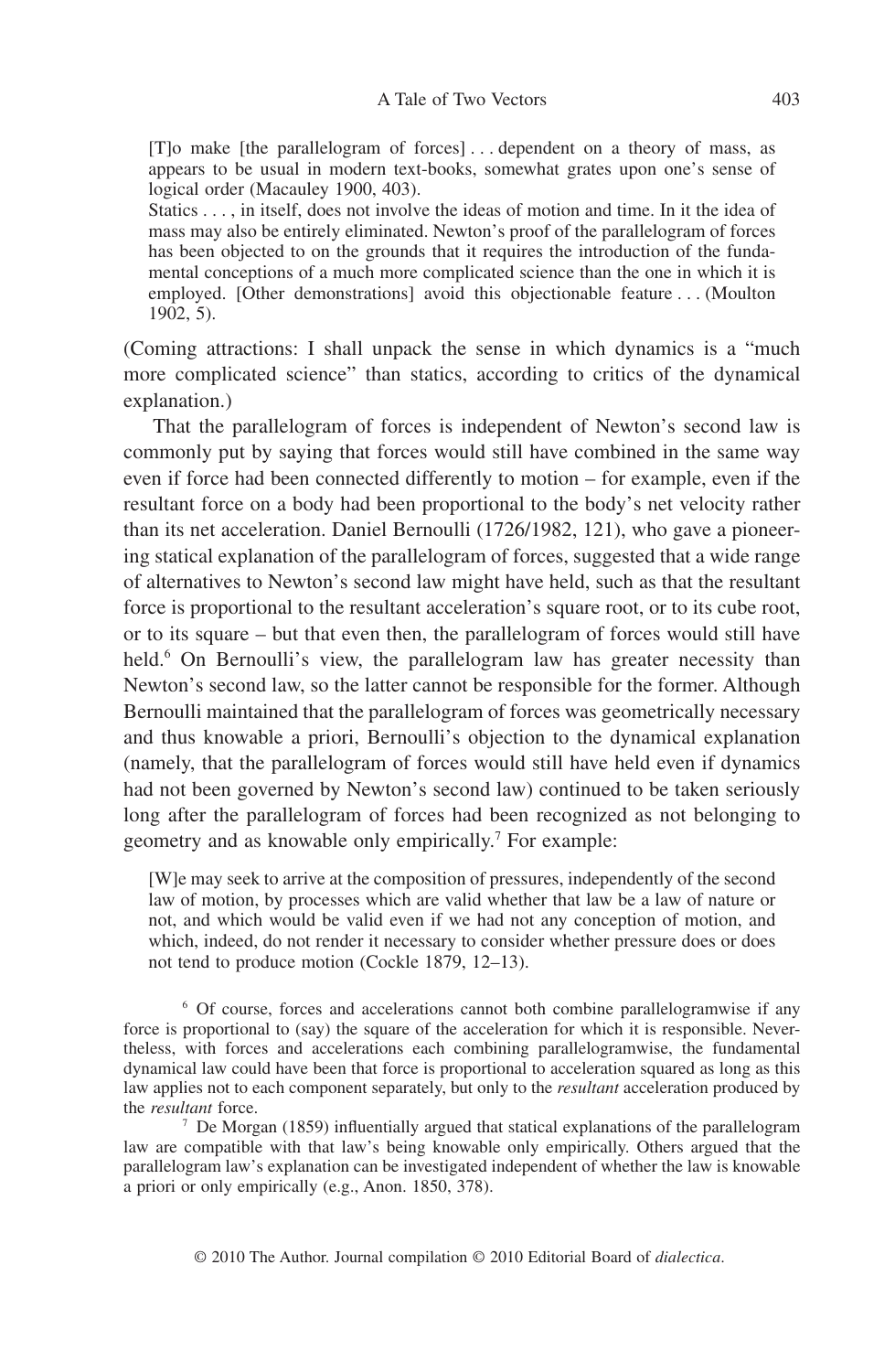#### 404 Marc Lange

[I]f the velocities produced by these forces are not in the proportion of those intensities, but in the subduplicate ratio of them [that is, if the velocity resulting from the application of a given force for unit time to a given body, beginning at rest, is proportional not to the force's strength, as Newton's second law demands, but to the square root of the force's strength]... [then] this composition [that is, the composition of these forces] follows precisely the same rule as the composition of the forces which are measured by the velocities . . . but it does not appear that it can be held as demonstrated by the arguments employed in the case of motions... Accordingly, philosophers of the first eminence have turned their attention to this problem. It is by no means easy; being so nearly allied to first principles, that it must be difficult to find axioms of greater simplicity by which it may be proved (Robison 1822, 54–55).

Later I will use such counterlegals to specify what would make the parallelogram of forces have a statical explanation and so possess greater necessity than the second law of motion (albeit less necessity than mathematical truths).

The dynamical explanation's defenders frequently laud it as unifying the parallelogram of forces with the parallelogram of accelerations (and velocities), giving them a common origin: the parallelogram of displacements. For example, after characterizing Whewell's proposed statical explanation as "forced and unnatural", one "A.H." writes:

With regard to mechanics itself, the extended and comprehensive view of this subject would embrace what are usually termed the parallelogram of forces and the composition of motion (or the "parallelogram of velocities," as it is sometimes called) in the same fundamental idea. The separation of these two things – which are in reality but one – is justly censured by Lagrange, as depriving them of their "evidence and simplicity" (A.H. 1848, 107).

Indeed, in a remark widely endorsed (e.g. by Cockle 1879, 13; Routh 1896, 18) as capturing an attractive feature of the dynamical explanation, Joseph Louis Lagrange (1813/1881, 349–350) says that the dynamical explanation "has the advantage of demonstrating clearly why the composition of forces necessarily follows the same laws as the one of velocity".

## *3. Duchayla's statical explanation*

The statical explanation "usually given" (Browne 1883, 36; cf. Goodwin 1846, 272) in mid-nineteenth century textbooks (e.g. Earnshaw 1845, 9–10; Tate 1853, 72–74; Galbraith and Haughton 1860, 7; Goodeve 1874, 65–68; Todhunter 1878, 19–22; Church 1908, 4–6) originated with Charles Dominique Marie Blanquet Duchayla (1804). His explanation proceeds like a proof by mathematical induction. (For an interesting variant, see Dobbs 1901, 27–29.) I'll begin with Duchayla's explanation of the rule for the inductive step:

If forces *P* and *Q*, acting together at a point, result in a force directed along the diagonal of the parallelogram representing the two forces, and likewise for forces *P*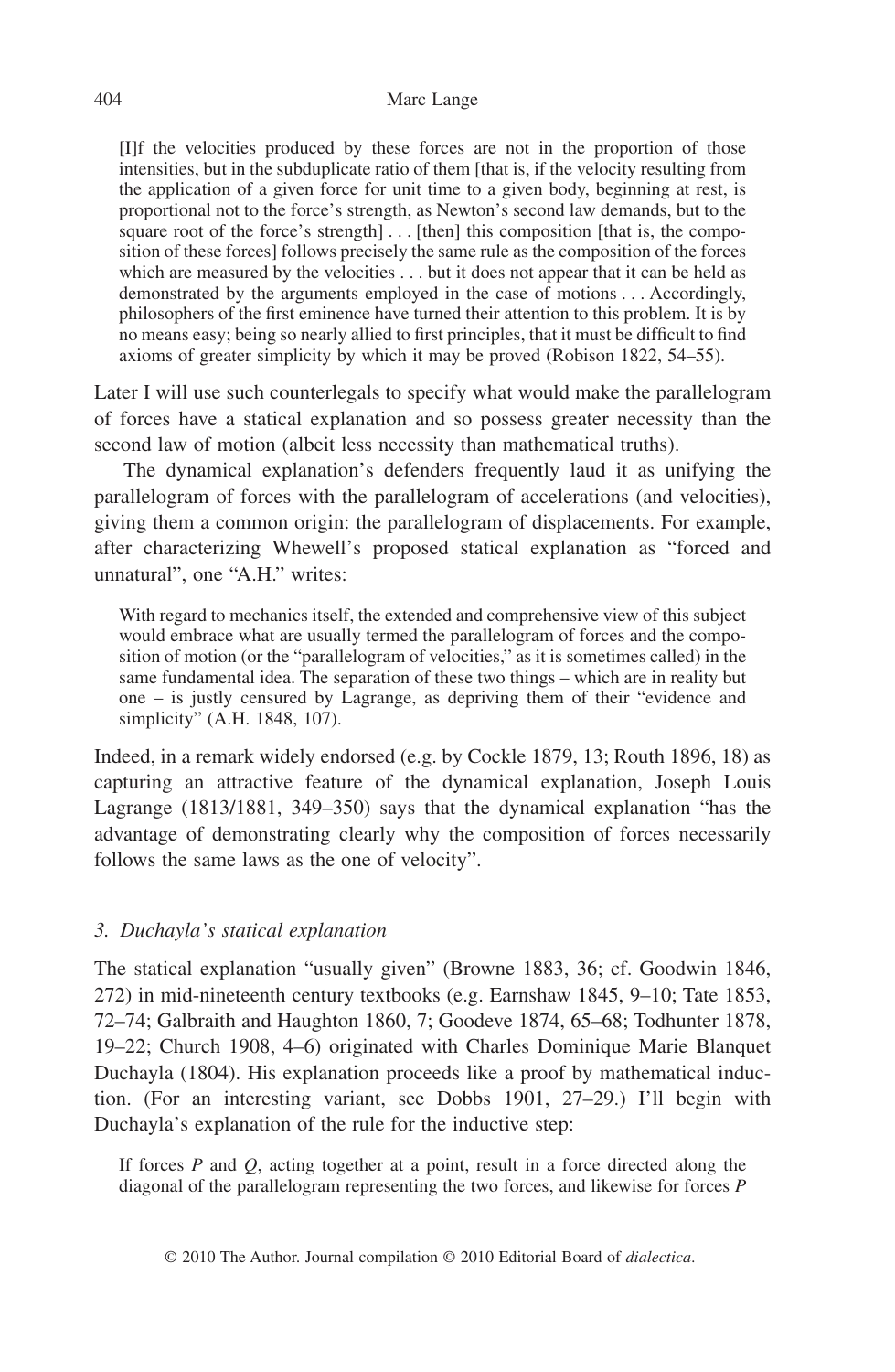

Figure 3. Duchayla's explanation, first part.

and *R* acting together at the same point, with *R* acting in *Q*'s direction, then likewise for *P* together with the resultant of *Q* and *R*.

Here is Duchayla's explanation of this fact:

Let *P* be represented by segment *AB* (see figure 3). Grant that the resultant of *Q* and *R* is in their common direction and equal in magnitude to the sum of their magnitudes; let it be represented by segment *AE*, with *Q* represented by *AC*, so that segment *CE* is the proper length and direction to represent *R* except that *R* is actually applied at *A* rather than at *C*. (Draw the rest of figure 3 to complete the two parallelograms.) Nevertheless, when a force acts on a body, the result is the same whatever the point, rigidly connected to the body, at which it is applied, provided that the line through that point and the force's actual point of application lies along the force's direction.

(This constitutes the "principle of the transmissibility of force." Conversely, if a force's effect would be unaltered were its point of application changed to another point rigidly connected to its actual point of application, then the line through that other point and the force's actual point of application must lie along the force's direction.)

So although *R* is applied at *A*, its effect is the same if it is applied at *C*, since *AC* is in the force's direction. Continuing to treat the parallelograms in figure 3 as a rigid body, we can move the three forces' points of application to other points along the forces' lines of action without changing their resultant. We cannot move *P*'s point of application directly to *C*, since *AC* does not lie along *P*'s direction. But by hypothesis, the resultant of *P* and *Q* acts along diagonal *AD*, so the resultant can be applied at *D*. It can then be resolved into *P* and *Q*, now acting at *D*. *Q*'s direction lies along *DG*, so *Q* can be transferred to *G*. *P*'s direction lies along *CD*, so *P* can be transferred to *C*, where it meets *R*. By hypotheses, their resultant acts along diagonal *CG*, so it can be transferred to *G*, where it meets *Q*. By the converse of the force transmissibility principle, *AG* must lie along the line of action of the force resulting from *P* composed with the resultant of *Q* and *R*.

Thus Duchayla explains the rule for the inductive step. By symmetry (as I'll discuss further in the next section), the resultant of two equal forces acting at the same point is represented by an arrow from that point, in the same plane as the arrows representing the two forces, and bisecting the angle between them. This places us on the first "rung" of the "ladder" of mathematical induction; the inductive rule enables us to ascend the ladder to any height:

Start with a given force *F*, another force *G* with *F*'s magnitude but in a different direction, and a third force *H* identical to *G*, all acting at the same point. Symmetry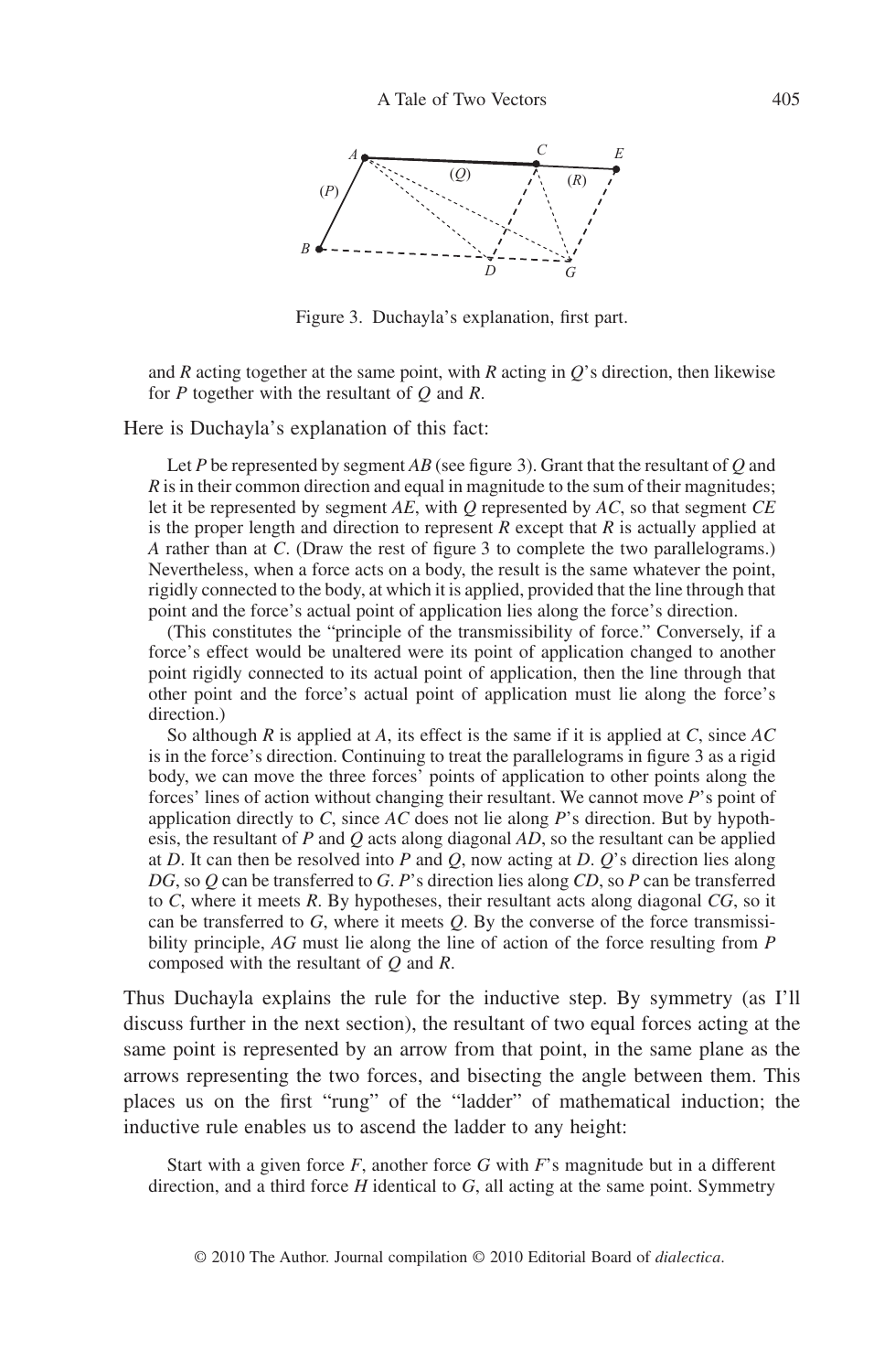

Figure 4. Duchayla's explanation, final part.

gives the resultant of *F* and *G* as lying along the corresponding parallelogram's diagonal, and likewise for *F* and *H*. The inductive rule then shows that the resultant of *F* composed with a force of twice *F*'s magnitude – the resultant of *G* and  $H$  – points along the corresponding parallelogram's diagonal.

Now take *F*, this force of twice *F*'s magnitude, and *H*. The inductive rule shows that the resultant of *F* together with a force of thrice *F*'s magnitude points along the corresponding parallelogram's diagonal – and so forth for  $\overline{F}$  composed with a force having *n* times *F*'s magnitude (for any positive integer *n*).

Now take a force in *F*'s direction but *n* times *F*'s magnitude, another force *G* with *F*'s magnitude but pointing in a different direction, and a third force *H* identical to *G*. By the inductive rule, the resultant of  $nF$  with a force of twice  $F$ 's magnitude points along the corresponding parallelogram's diagonal – and so forth for *nF* composed with  $mF$  (for any positive integers  $n$ ,  $m$ ), i.e. for any two commensurable forces.

The explanation extends to the resultant of any two incommensurable forces since to any desired degree, there is a pair of commensurable forces approximating them to that degree.

So much for the resultant's direction. The final step of Duchayla's explanation shows why the parallelogram of forces also yields the resultant's magnitude:

Let *AB* and *AC* (figure 4) represent two forces; their resultant (as we know) points in the direction of *AD* (the parallelogram's diagonal). Let *AE* extend *AD* in the opposite direction, its length representing the resultant force's magnitude. Now let's show that the parallelogram's diagonal represents the resultant's magnitude by showing *AD*'s length to equal *AE*'s. The forces represented by *AB*, *AC*, and *AE* balance. Construct parallelogram *AEFB* on *AB* and *AE*; we know that the resultant of the forces represented by *AB* and *AE* points along its diagonal *AF*. Hence *AF* must lie along the same straight line as *AC*. As opposite sides of parallelogram *ACDB*, *AC* and *BD* are parallel, and since *AF* and *AC* lie along the same line, *AF* is parallel to *BD*. As opposite sides of parallelogram *AEFB*, *AE* and *BF* are parallel, and since *AE* and *AD* lie along the same line, *AD* is parallel to *BF*. Since *AF*-*BD* and *AD*-*BF* are pairs of parallels, *AFBD* is a parallelogram. Its opposite sides *AD* and *BF* are equal in length.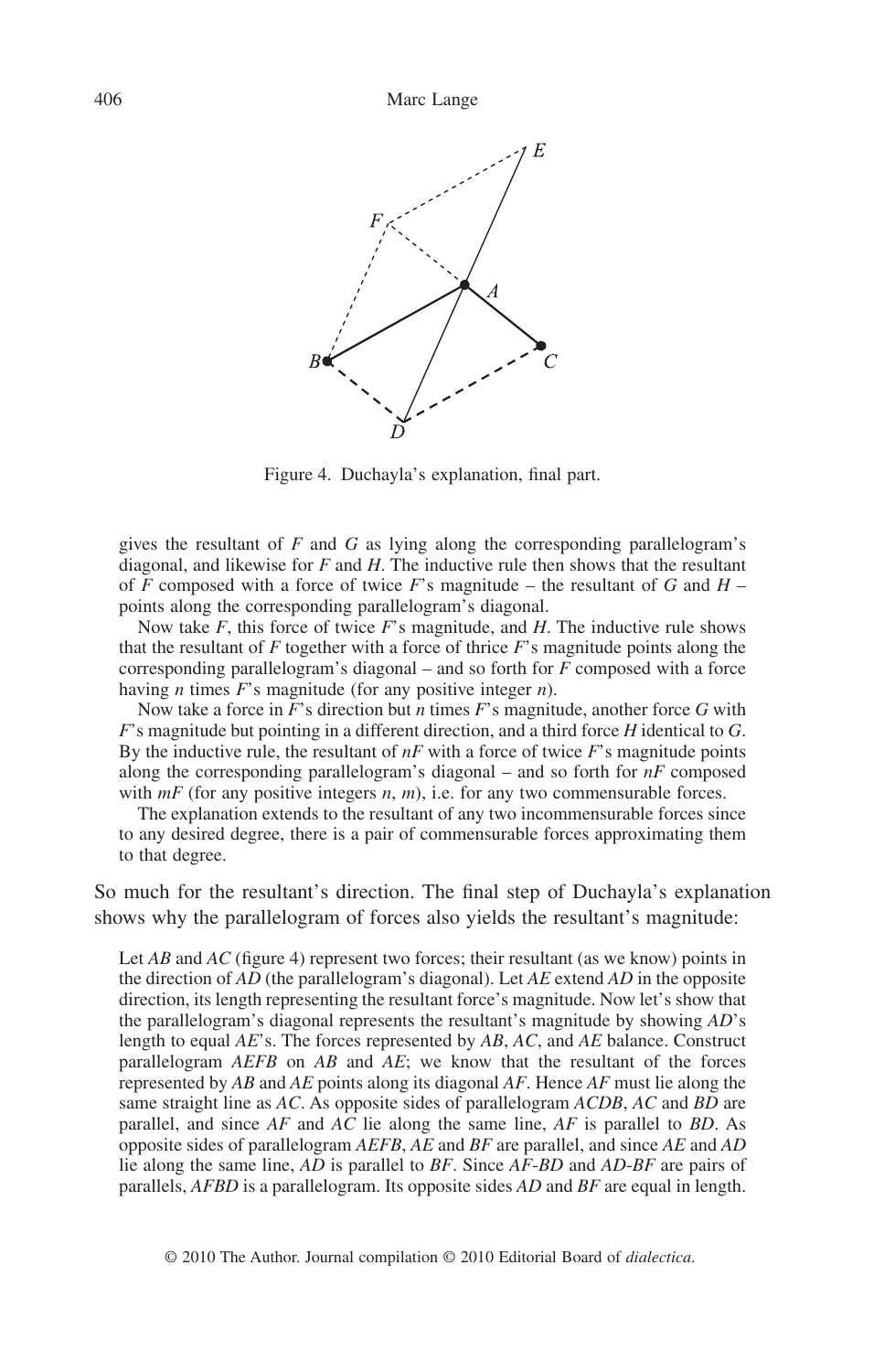But as opposite sides of parallelogram *AEFB*, *AE* and *BF* are equal in length. So *AD* and *AE* (as both equal to *BF*) are equal.8

Some regard Duchayla's explanation as "very simple and beautiful" (Mitchell, Young, and Imray 1860, 47; cf. Earnshaw 1845, v; Pratt 1836, 7). Others, while admitting that the argument is sound, consider it:

forced and unnatural...a considerable waste of time (Besant 1883, 581; cf. Lock 1888, 155); [t]he proof of our youth . . . now voted cumbrous and antiquated, and only retained as a searching test of logical power (A.G.G. 1890, 413); brainwasting... elaborate and painstaking, though benumbing (Heaviside 1893, 147); and (my favorite) certainly convincing . . . but . . . essentially artificial... *cunning* rather than honest argument (Goodwin 1849, 273).

Apart from name-calling, two specific deficiencies in Duchayla's explanation are cited. First, the principle of the transmissibility of force is "extraneous" (Macauley 1900, 403). As W. E. Johnson says,

To base the fundamental principle of the equilibrium of a *particle* on the 'transmissibility of force', and thus to introduce the conception of a *rigid body*, is certainly the reverse of logical procedure (Johnson 1889, 153; cf. Anon. 1850, 378).

Just as the standard objection to the dynamical explanation was sometimes expressed in terms of a counterlegal ("The parallelogram of forces would still have held even if dynamics had not been governed by Newton's second law"), so likewise for the objection to Duchayla's explanation. In Samuel Earnshaw's words:

[Duchayla's] method is inapplicable when the forces act upon a single [i.e. separate, unattached] particle of matter (as a particle of a fluid medium on the hypothesis of finite intervals), on account of its assuming the transmissibility of the forces to other points than that on which they act . . . [Duchayla's] method . . . can never be exclusively adopted in a treatise which professes to take a more philosophical view of the subject; for [here comes the counterlegal!], were the transmissibility of force *not* true in fact, the law of the composition of forces acting on a point would still be true; it is evident, therefore, that to make the truth of the former an essential step in the proof of the latter, is erroneous in principle (Earnshaw 1845, v).

This reasoning sheds further light on the relation between counterlegals and explanatory priority, which arose earlier in criticisms of the dynamical explanation and which will be central to section 6.

In contrast, fans of Duchayla's proof depict statics as concerned fundamentally with rigid extended bodies rather than material points. For example,

<sup>8</sup> Whewell's (1847, 30–32) explanation of the parallelogram law is similar, though it does not proceed inductively and, in place of the transmissibility principle, uses the principle that on any lever (a rigid rod, bent at a fulcrum), two forces tending to turn it oppositely balance exactly when they have equal "moments" about the fulcrum. (A force's "moment" equals its magnitude times the length of the line from the fulcrum to the line in the force's direction through the force's point of application.)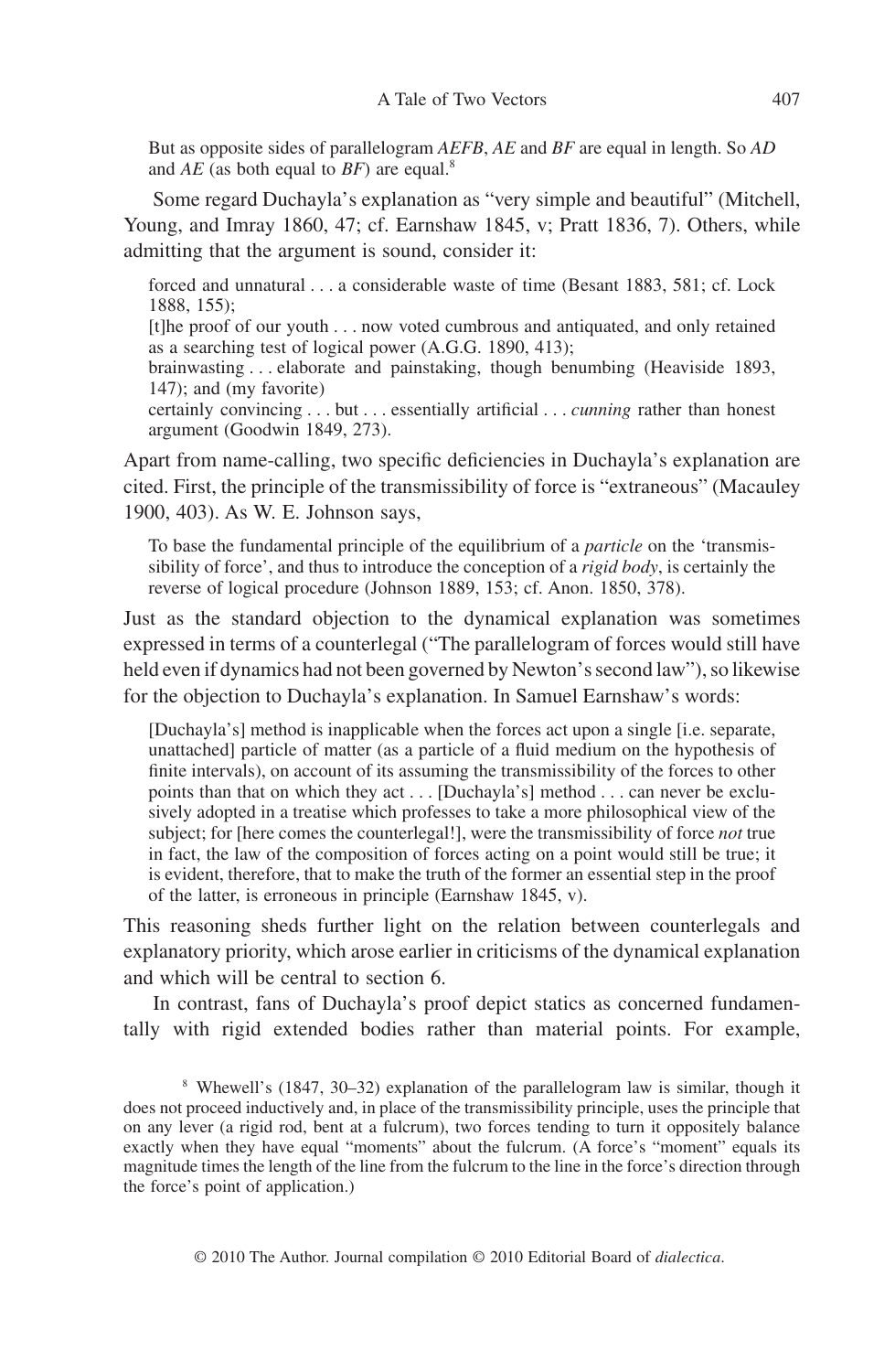according to Challis (1869, 98), "Statics is restricted to the equilibrium of *rigid* bodies".

The second deficiency that critics identified in Duchayla's explanation is that it derives the parallelogram law's holding with regard to direction separately from its holding with regard to magnitude. Though it uses the former result to arrive at the latter, it requires additional steps to do so. As Harvey Goodwin says:

[T]he extreme simplicity of this part of the proof [i.e. the extension to magnitude] shews how intimate the connexion must be between the two parts of the proposition, a connexion which I think we should not have been led to expect from anything occurring in the proof itself... [From the proof of the parallelogram law's holding with regard to direction] there is not a shadow of a hint that . . . the law will hold as respects magnitude: so that a very remarkable proposition is proved by a mere artifice without apparently the least reason in the nature of things why we should anticipate the result (Goodwin 1849, 273).

As Goodwin sees it, Duchayla's proof, while sound, mistakenly depicts as *coincidental* the fact that the parallelogram's diagonal represents the resultant in *both* direction and magnitude.

### *4. Poisson's statical explanation*

After Duchayla's, the next most common statical explanation of the parallelogram law is Siméon Denis Poisson's (1811, 11–19; 1833/1842, 36–42).<sup>9</sup> (Among texts endorsing Poisson's explanation are Young 1834, 250–252; Barlow 1848, 10–11; and Price 1868, 19–21.) Instead of the transmissibility principle, the explanans includes symmetries, dimensional considerations, and the fact that two forces have a unique resultant determined entirely by their magnitudes and directions. (For example, their resultant is independent of what other forces are acting. Thus, if forces *A* and *B* have *C* as their resultant, then they still do so even if force *D* is also acting, so the resultant of *A*, *B*, and *D* is the resultant of *C* and *D*.)

First, Poisson explains the resultant of equal forces  $P_1$  and  $P_2$ , each having magnitude *P*, acting in directions subtending angle 2*x*. The explanans includes that the law governing the composition of forces treats all directions alike in that (roughly speaking) given the angle subtended by the two forces, their relation to their resultant is the same whatever the two forces' directions. That is, the composition law is rotationally symmetric: if we alter the direction of each component force by the same arbitrary angle, then their resultant alters by the same angle.<sup>10</sup> By

<sup>9</sup> Poisson develops a strategy pursued earlier by Foncenex and D'Alembert. Another strategy in the same spirit, but different in the details, was pursued by Daniel Bernoulli, Laplace, and Cauchy. Robison (1822, 57–64) presents a hybrid.

<sup>&</sup>lt;sup>10</sup> Van Fraassen (1989, 268–270) briefly emphasizes symmetry's role in "dictating" the parallelogram law.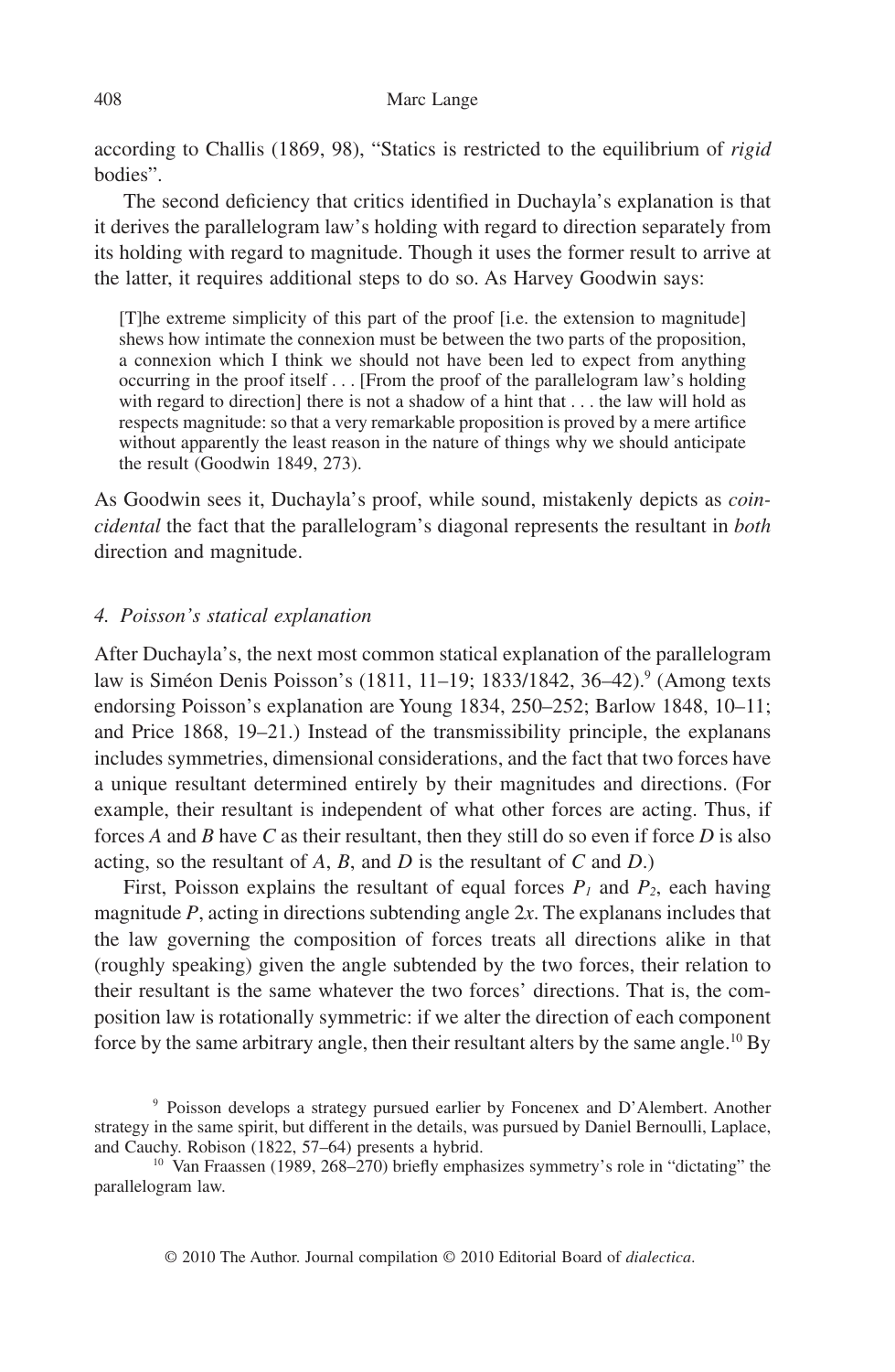

Figure 5. Poisson's explanation, first part.

this symmetry, the resultant must be coplanar with and bisect the angle between  $P<sub>1</sub>$ and  $P_2$ , and (since it reflects only the forces' magnitudes and directions) its magnitude *R* must be some function *f* of *P* and *x* alone. The explanans also includes that *f* is continuous (i.e. *R* various continuously with *P* and *x*) and the law is "dimensionally homogeneous":  $R = f(P,x)$  holds in any system of units for *R*, *P*, and *x*. Then since angle is dimensionless,  $f(P,x)$  must equal  $P^{\alpha}g(x)$  for some dimensionless  $\alpha$  and some dimensionless function  $g$ .<sup>11</sup> Since *R* and  $P^{\alpha}g(x)$  must both have dimensions of force, and *P* has dimensions of force, it follows that  $\alpha = 1$ , and so  $R = P g(x)$ . Now to explain *g*:

Create another instance of the same problem (i.e. two equal forces acting in different directions): let  $P_l$  be the resultant of two equal forces, each of some magnitude *Q*, subtending some angle 2*z* (see figure 5). Hence  $P = Q g(z)$ . Since  $R = P g(x)$ , it follows that  $R = Q g(z)g(x)$ . By the composition law's rotational symmetry, these two forces rotated through the same angle have  $P_2$  as their resultant. The resultant of the four  $Q$  forces is the resultant of  $P_1$  and  $P_2$ , with magnitude *R*.

The two inner *Q* forces in figure 5 create yet another instance of the same problem: their resultant bisects the angle  $2(x - z)$  between them, and so points in the same direction as the resultant of  $P_1$  and  $P_2$ , and has magnitude  $Q_g(x-z)$ . Likewise, the resultant of the two outer  $Q$  forces is in that same direction, magnitude  $Q g(x+z)$ .

The explanans includes that if two forces point in the same direction, their resultant's magnitude is the arithmetic sum of their magnitudes. Therefore, as the

<sup>&</sup>lt;sup>11</sup> Poisson, following Foncenex and D'Alembert, appeals explicitly to dimensional homogeneity but does not specify that this step presupposes *f* 's continuity. For proof of the theorem behind this step, see any text on dimensional analysis, such as Bridgman (1931, 21–22). See also (Lange forthcoming-a) on scientific explanations that employ dimensional reasoning.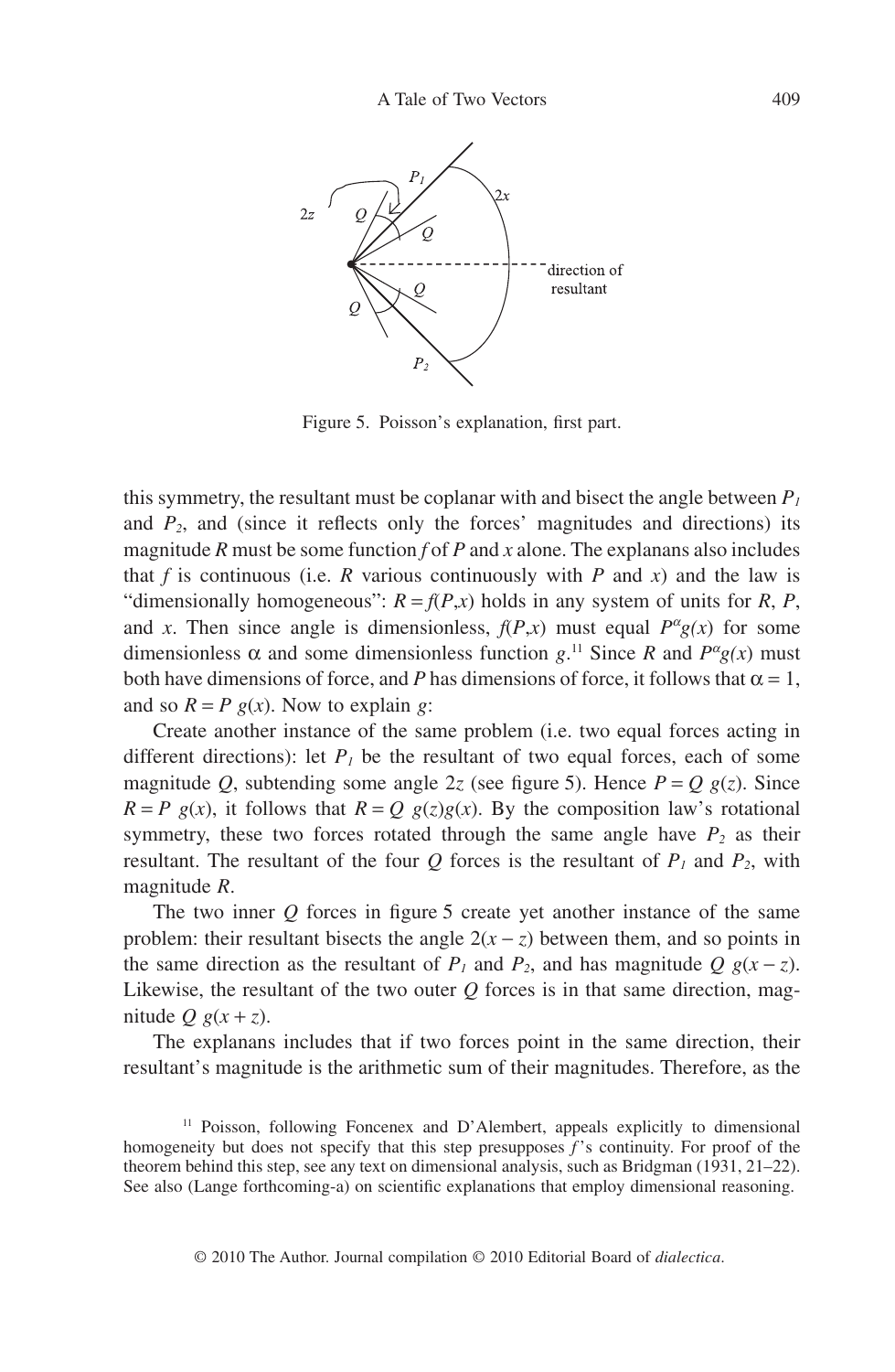magnitude of the four *Q* forces' resultant, *R* equals the sum of *Q*  $g(x - z)$  and *Q*  $g(x+z)$ . Since we found  $R = Q g(z)g(x)$ ,

$$
Q g(z)g(x) = Q g(x-z) + Q g(x+z),
$$
 so  

$$
g(z)g(x) = g(x-z) + g(x+z).
$$

The solution to this functional equation is  $g(z) = 2 \cos az$ , for arbitrary  $a^{12}$ . Therefore,

$$
R = P g(x) = 2P \cos ax.
$$

To determine *a*, let the explanans include that if two forces are equal and opposite, then they have zero resultant.<sup>13</sup> That is,  $R = 0$  when  $x = \pi/2$ .

(Before continuing, note that although Poisson does not say so, this fact follows from the others that have already been included in the explanans: By rotational invariance, if equal and opposite forces are rotated 180° around an axis perpendicular to their common line of action, then the resultant is rotated 180°, but since the forces have merely swapped places, the resultant is unchanged, since the resultant depends only

 $12$  Poisson (1811, 14–16) solves the equation roughly as follows. (Poisson 1833/1842) takes a different approach; Perkins 1842 uses a third approach.) Let the explanans include that for all  $x$ ,  $g$  is infinitely differentiable on some open interval containing  $x$ ; that for all positive integers *n*, there are positive numbers *r*, *M* such that  $|g^{(n)}(x+z)| \leq M$  for all  $(x + z)$  in  $\langle x - r, x + r \rangle$ ; and that likewise for  $(x - z)$ . Then expanding by Taylor series,

$$
g(x+z) = \sum_{k=0}^{\infty} z^{k} g^{(k)}(x)/k!
$$

$$
g(x-z) = \sum_{k=0}^{\infty} (-z)^{k} g^{(k)}(x)/k!
$$

 $k=0$ Hence,  $g(z)g(x) = g(x - z) + g(x + z)$  yields

> $g(z)g(x) = 2[g(x) + [g^{(2)}(x)]z^2/2! + [g^{(4)}(x)]z^4/4! + ...]$ , so  $g(z) = 2[1 + [g^{(2)}(x)]z^2/2!g(x) + [g^{(4)}(x)]z^4/4!g(x) + ...].$

In this expansion of  $g(z)$ , *x* must not appear, since  $g(z)$  does not depend on *x*. So, for example, the  $z^2/2!$  term's coefficient  $[g^{(2)}(x)]/g(x)$  must be independent of  $x$  – and obviously it cannot depend on *z*, either. So it must be a constant *b*. Hence  $g^{(2)}(x) = b g(x)$ . Differentiating twice,  $g^{(4)}(x) = b$   $g^{(2)}(x) = b^2$   $g(x)$ , so the  $z^4/4!$  term's coefficient  $g^{(4)}(x) / g(x) = b^2$ , and so forth for the other terms. Therefore,

$$
g(z) = 2[1 + bz^2/2! + b^2 z^4/4! + b^3 z^6/6! + ...].
$$
  
Letting  $b = -a^2$ ,  

$$
g(z) = 2[1 - a^2 z^2/2! + a^4 z^4/4! - a^3 z^6/6! + ...].
$$

The bracketed expression is the Taylor expansion of cos *az*.

<sup>13</sup> I simplify slightly this step of Poisson's argument, following Young (1834, 252).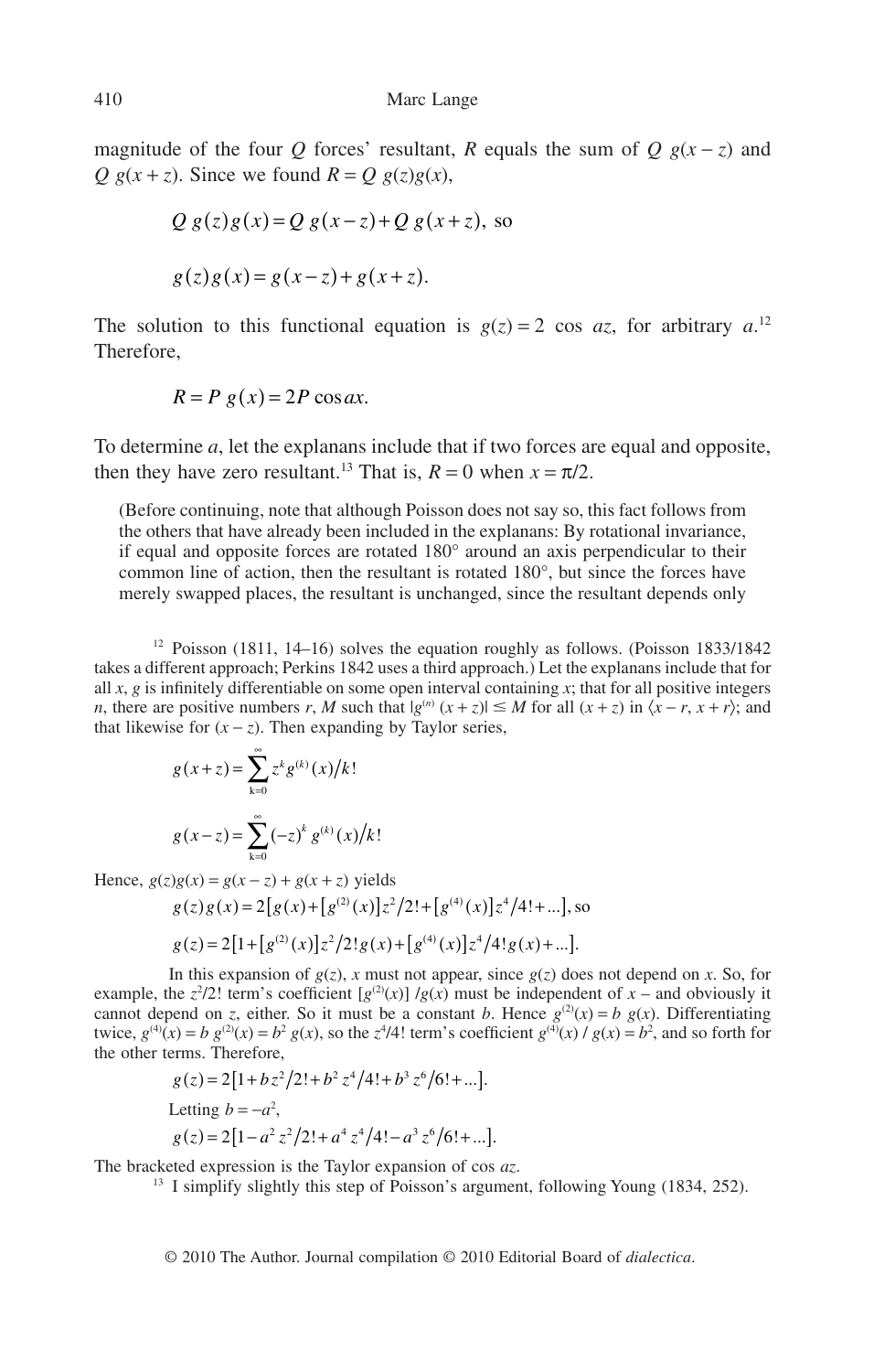

Figure 6. Poisson's explanation, second part.

on the forces' magnitudes and directions. The only resultant unchanged by being rotated 180° is a resultant of zero.)

By  $R = 2P \cos ax$ ,  $\cos a\pi/2 = 0$ , so *a* must be an odd integer. If *a* is 3 or 5 or ... then  $R = 0$  for  $a \neq \pi/2$ . This is disallowed by letting the explanans include that if two forces have zero resultant, then they are equal and opposite.

(This, too, follows from what has already been included in the explanans: If forces *A* and *B* have zero resultant, then the resultant of *A*, *B*, and some third force is the third force – but if the third force is equal and opposite to  $B$ , then by the previous result, it and *B* have zero resultant, so the three forces' resultant is *A*, which contradicts the resultant's uniqueness unless *A* and the third force are the same, i.e. unless *A* is equal and opposite to  $B$ .)<sup>14</sup>

Hence,  $a = 1$ , so  $R = 2P \cos x$ , which is the length of the diagonal of the rhombus with side *P*, angle 2*x*.

This result for two equal forces can be extended to unequal, orthogonal forces:

Suppose they are applied at *P* (see figure 6) and represented by *PC* and *PC-*. Complete rectangle *CPC-R*. Let's use the above result to decompose each of these two forces into two equal forces: one along the rectangle's diagonal, the other cancelling its partner from the other force's decomposition. Draw diagonals meeting at *D*. Draw line  $l_1$  ( $l_2$ ) through *C* (*C'*) parallel to *PR*. Draw line through *P* parallel to *CC*<sup> $\prime$ </sup>; let *E* (*E*<sup> $\prime$ </sup>) be its point of intersection with *l<sub>1</sub>* (*l<sub>2</sub>*). Since the diagonal *PR* bisects the diagonal *CC'*,  $C'D = DC$ , and so (since  $l_1$  and  $l_2$  are parallel to *PR*)  $PE' = PE$ . Treat *PE-* and *PE* as representing hypothetical equal and opposite forces acting at *P*, directed toward  $E'$  and  $E$  respectively; since they have no resultant, they can be joined with the *PC* and *PC-* forces without changing the resultant. *EPDC* (*E-PDC-*) is a rhombus, so (by the result just shown) *PC* (*PC'*) represents the resultant of the forces represented by *PE* (*PE-*) and *PD*. Consequently, the resultant of the forces represented by *PC* and *PC-* is the force represented by the resultant of *PD*, *PD* (again), *PE*, and *PE-*, i.e. is twice the force represented by *PD*, which is the force represented by the diagonal *PR*.

<sup>14</sup> The core of this argument appears in (Barlow 1848, 9).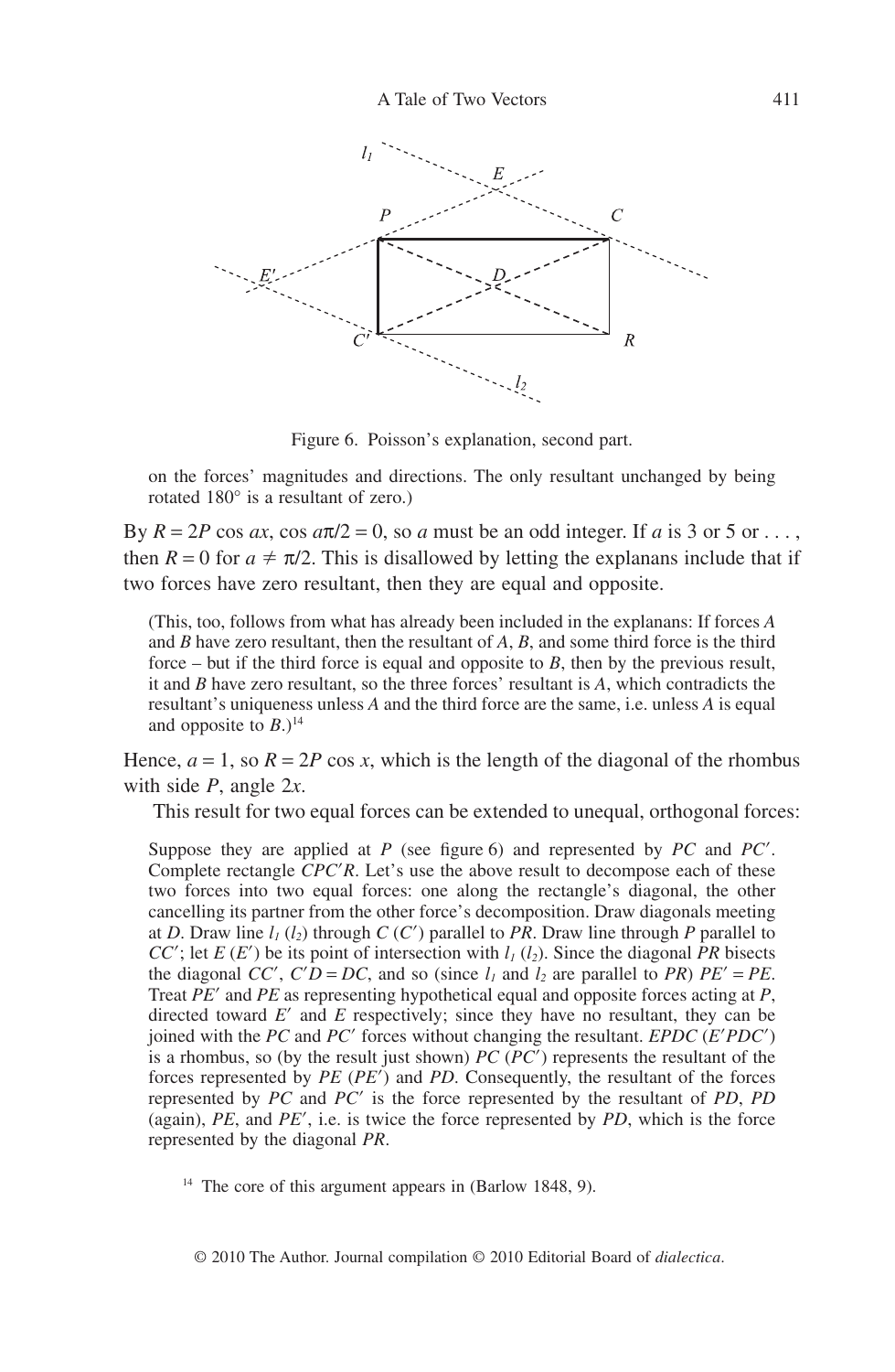

Figure 7. Poisson's explanation, third part.

Finally, a similar strategy extends this result to any two forces, completing the explanation of the parallelogram law:

Suppose the two forces are applied at *P* (see figure 7) and represented by *PC* and *PC*<sup> $\prime$ </sup>. Complete parallelogram *PCRC*<sup> $\prime$ </sup>. Draw *l<sub>1</sub>* (*l<sub>2</sub>*) through *C* (*C*<sup> $\prime$ </sup>) parallel to diagonal *PR*. Draw another line through *P* perpendicular to *PR*; let *E* (*E-*) be its point of intersection with  $l_1$  ( $l_2$ ). Draw a line through  $C$  ( $C'$ ) perpendicular to *PR*; let *D* (*D'*) be its point of intersection with *PR*. Triangles *CRD* and *C-PD-* are congruent. (This follows by AAS: Both are right triangles; as opposite sides of a parallelogram,  $PC' = CR$ ; angles  $D'C'P$  and  $DCR$  are congruent since  $C'D'$  is parallel to DC and *C*<sup>*P*</sup> is parallel to *RC*.) Therefore, *CD* = *C<sup><i>'D'*</sup>, so *PE* = *PE'*. Treat *PE* and *PE'* as representing hypothetical equal and opposite forces acting at *P*, directed toward *E* and *E-*; since they have no resultant, they can be joined with the *PC* and *PC-* forces without changing the resultant. *CEPD* (*C'E'PD'*) is a rectangle, so (by the result just shown) *PC* (*PC-*) represents the resultant of the forces represented by *PE* (*PE-*) and *PD* (*PD-*). Consequently, the resultant of the forces represented by *PC* and *PC-* is the force represented by the resultant of *PD*, *PD-*, *PE*, and *PE-*, and so is the resultant of the forces represented by *PD* and *PD-*. But since triangles *CRD* and *C-PD-* are congruent,  $DR = PD'$ , so the resultant of the forces represented by  $PD$  and  $PD'$  is the force represented by *PR*.

Thus the parallelogram law is explained.

An alternative to Poisson's procedure may clarify how the parallelogram law for two equal forces can explain the parallelogram law for any two forces.<sup>15</sup> Suppose *PA* and *PB* (figure 8) represent any two forces. We will now show how *PC* represents the sum of pairs of equal forces that approximate the original two forces to any desired degree. Let *O* be *PC*'s midpoint; draw *OD* perpendicular to *PC*. Triangles *POD* and *COD* are congruent (by SAS: *OD* is a shared side, the angles at *O* are right angles, *PO* and *CO* are equal by construction). Hence, *PD* and *DC* represent equal forces. Their resultant is represented by *PC* (by the result already

<sup>15</sup> Something like this procedure seems to be suggested by Barlow (1848, 10–11), but the suggestion was not taken up by any later writers (as far as I know).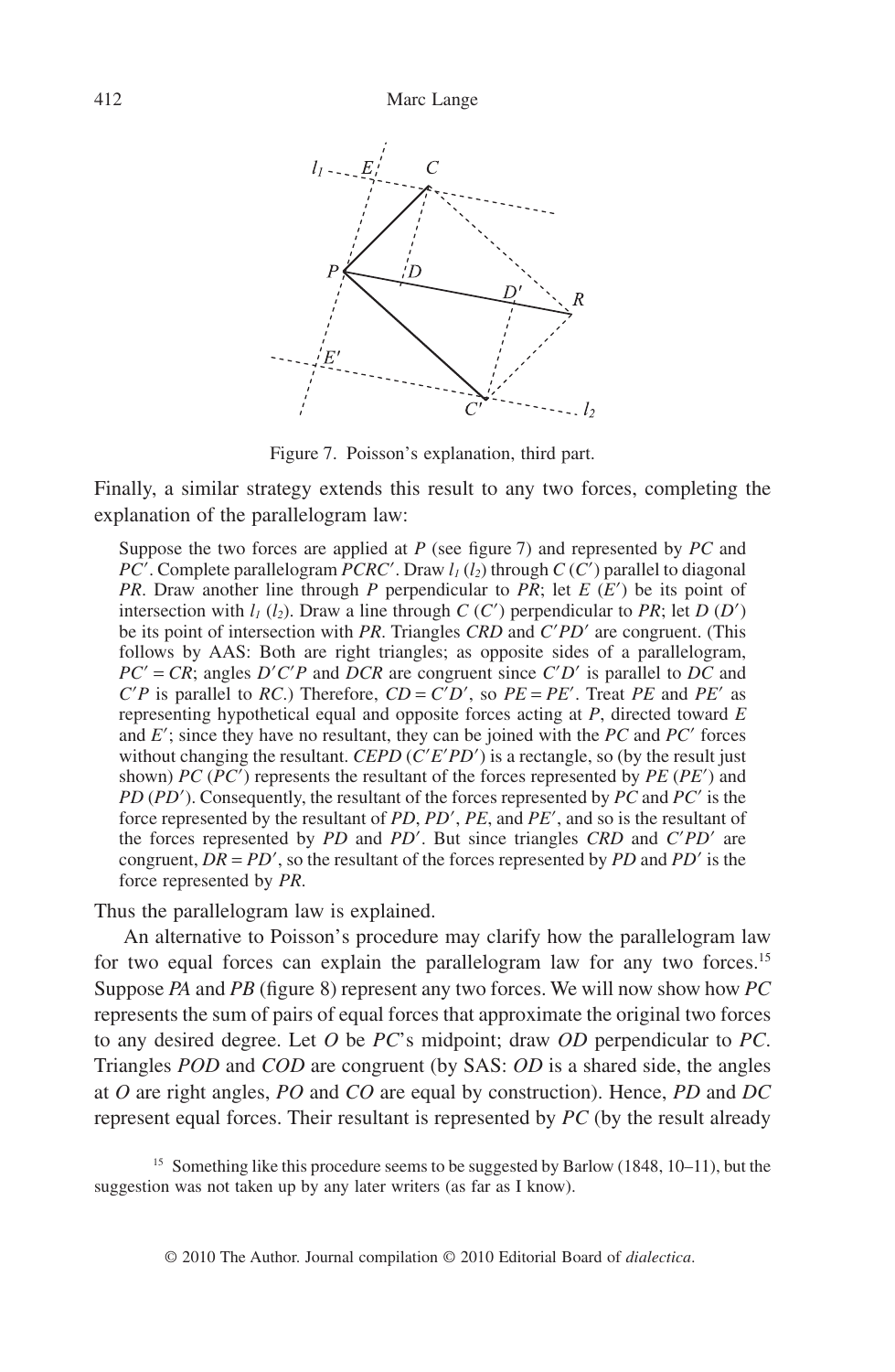

Figure 8. Poisson's explanation, fourth part.

shown for two equal forces). Now repeat this procedure: let *O*′ be the midpoint of *PD*; draw  $O'D'$  perpendicular to *PD*. The forces represented by *PD'* and *D'D* are equal and compose to the force represented by *PD*, so those two forces with the force represented by *DC* result in the force represented by *PC*. By continuing this procedure as shown in figure 8, the successors of *D*, *D-* . . . approach arbitrarily closely to *B*, and the accumulated equal and opposite forces approach arbitrarily closely to the original two forces.

Unlike Duchayla's explanation, Poisson's treatment unites the parallelogram law's holding in magnitude with its holding in direction. Except in the explana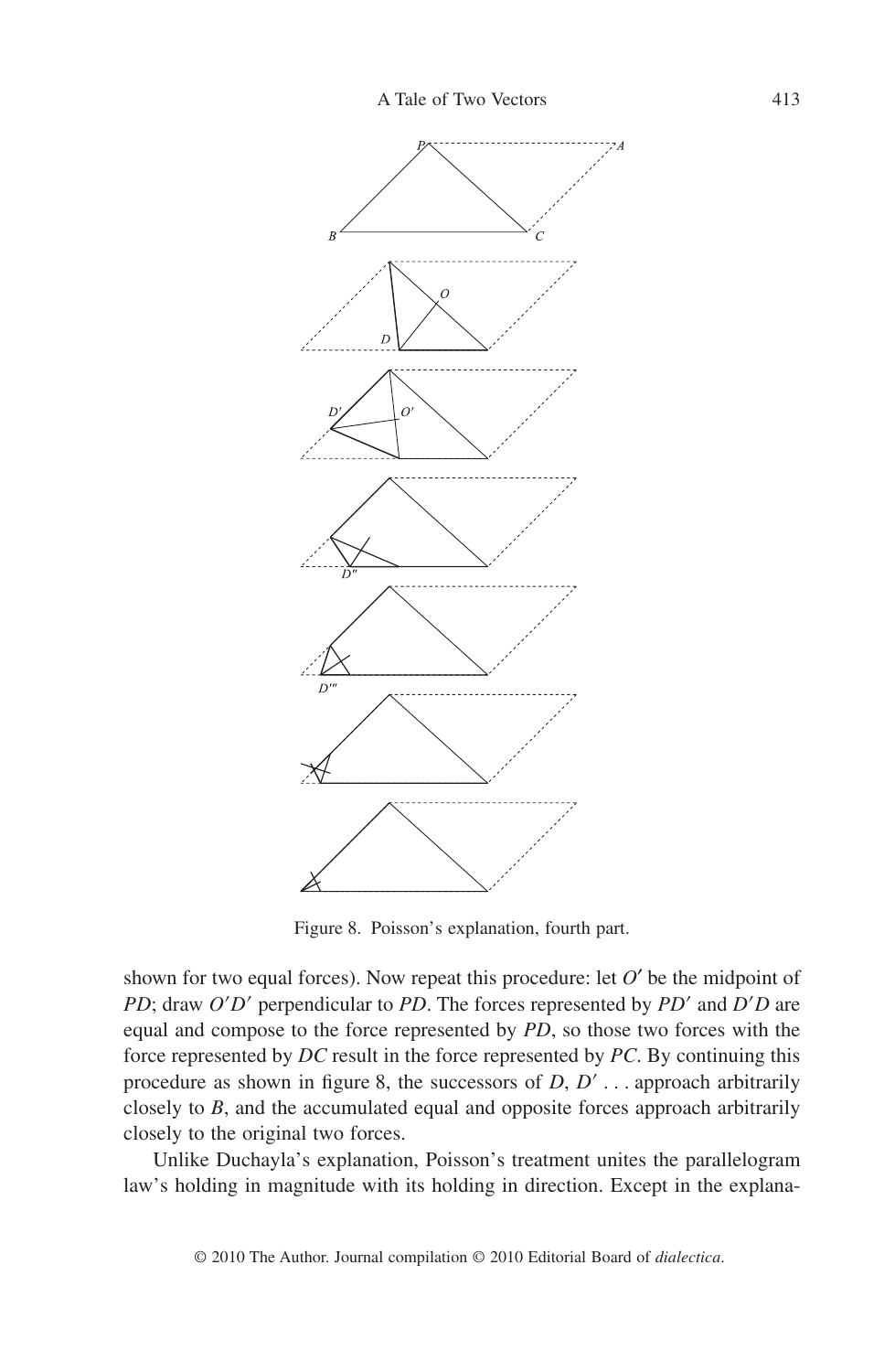tion's first stage, where the resultant's direction follows immediately from symmetry, the resultant's direction and magnitude arise together throughout. Poisson's explanation disagrees with Duchayla's in depicting as no coincidence that the parallelogram's diagonal represents the resultant in both magnitude and direction.

Unlike the dynamical explanation, Poisson's explanation (in James Cockle's words) does "not render it necessary to consider whether pressure does or does not tend to produce motion" (Cockle 1879, 12–13). Indeed, nothing much about force in particular figures anywhere in Poisson's explanans, suggesting an objection expressed, though not endorsed, by Augustus De Morgan:

[M]any have been puzzled by finding that the thing which, by its very definition, tends to produce motion, is reasoned on... under a compact that any introduction of the idea of motion would be out of place. The statical proofs... seem to be *all geometry and no physics* (1859, 299).

On the other hand, fans of Poisson's explanation see this feature as one of its distinctive contributions. It unifies the parallelogram of forces not only with the parallelograms of displacements, velocities, and accelerations, but also with the parallelograms of gravitational fields, bulk magnetizations, energy flux densities, water flux densities through soils, electric current densities through threedimensional conductors,<sup>16</sup> sound and light flux densities through three-dimensional media, entropy fluxes, heat flows, temperature gradients, and so forth – all quantities that compose by vector addition. If all of these various parallelogram laws are explained by Poisson-style arguments, then it is no coincidence that such quantities, despite their physical diversity, all compose in the same way. Poisson's explanation shows why *any* physical quantity with certain basic features (given in Poisson's explanans) composes by a parallelogram law. As James Clerk Maxwell puts it:

[T]he proof which Poisson gives of the "parallelogram of forces" is applicable to the composition of any quantities such that turning them end for end is equivalent to a reversal of their sign (1873, 10; cf. Anon. 1837, 43).

Even if there is no *common* reason why equal-and-opposites cancel for light flux density, water flux density, force, velocity, energy flux density, electric flux density through three-dimensional conductors, and so forth, there is (if Poisson-style explanations are correct) a basic similarity among them that explains why they all compose parallelogramwise.17

<sup>16</sup> However, electric current (as used in characterizing an electric circuit) is not a vector quantity – despite having a magnitude and being associated with a direction. After all, if two wires are connected to a given pole of a battery, one directed upward and one directed to the right, then it is not true that the net current flow is along the diagonal between them, since no wire points in that direction. The parallelogram law thus does not apply.

 $17$  That this basic similarity explains why these physically diverse quantities all compose parallelogramwise is like the fact that similarities in the fundamental equations of electrostatics and thermodynamics explain why various phenomenological laws in electrostatics and thermo-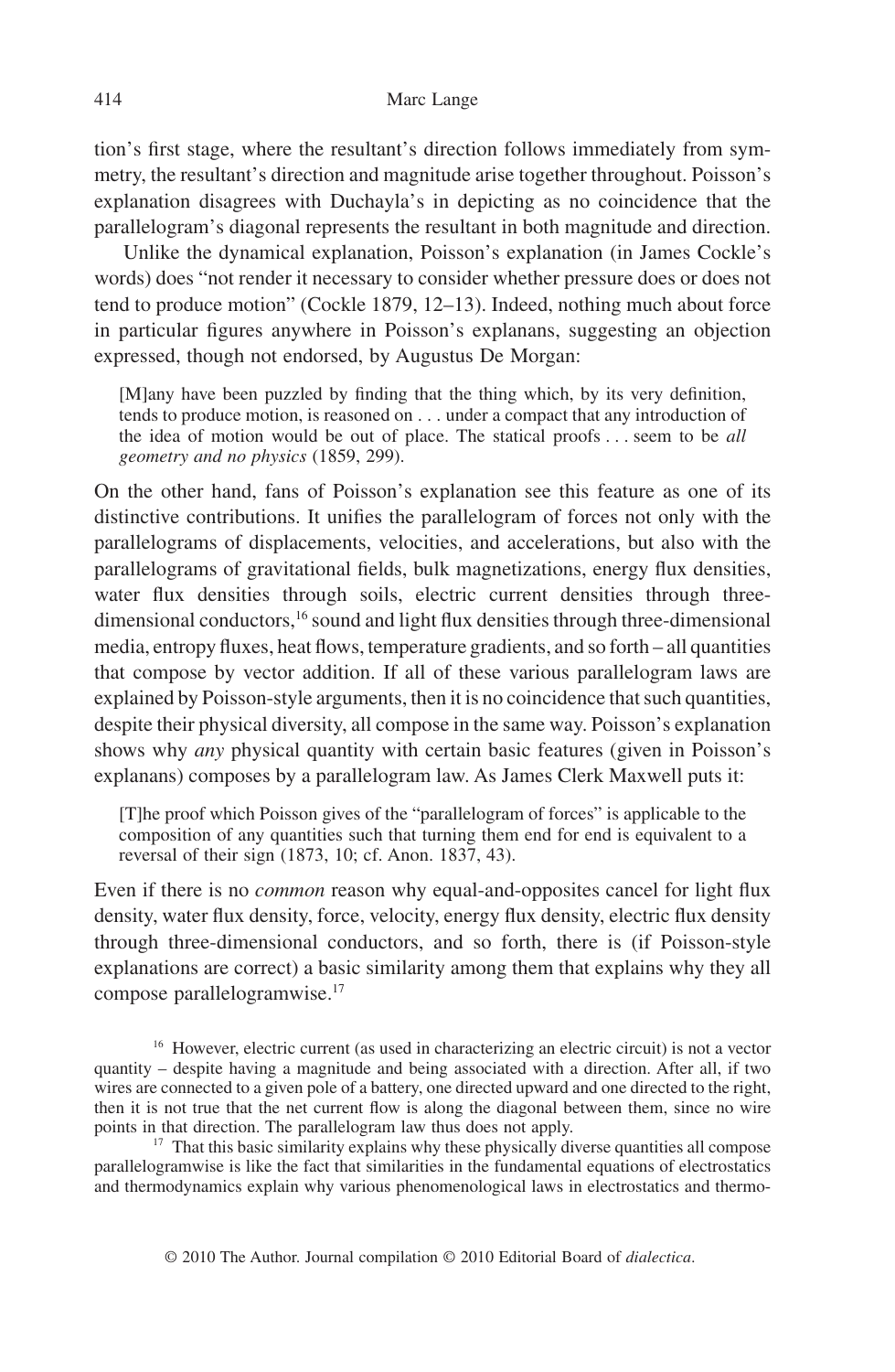### *5. Statical explanation under familiar accounts of natural law*

We have seen some scientists argue that the parallelogram law is explained dynamically and others argue that it is explained statically. My aim is not to adjudicate this dispute, but rather to draw metaphysical morals from it. When (as in this case) there have been serious competing candidates for a given fact's scientific explanation, philosophical accounts of what is at stake should generally allow for the possibility (in some broad sense) that either candidate is correct. For example, there was once scientific controversy over whether the Copernican or Ptolemaic model of the heavens explains our observations of the night sky. A metaphysical account of natural law, cause, and scientific explanation should not have been enough to settle this controversy; any such account should permit Copernican possible worlds and Ptolemaic possible worlds (cf. Armstrong 1983, 26). Although there may be rare cases where a theory once taken seriously in science can safely be revealed by a philosophical account to have been a non-starter, I see no reason to think that philosophy alone should suffice to foreclose either candidate for explaining the parallelogram law.18Accordingly, let's now consider how the leading philosophical accounts of natural law could leave room for the possibility that the parallelogram law has a statical rather than a dynamical explanation.

According to David Lewis's "Best System Account", natural laws are distinguished from accidents by virtue of belonging to the best deductive system of truths. Some deductive systems of truths are stronger (i.e. more informative); others are simpler (e.g. by having fewer or simpler axioms). Typically, less strength brings greater simplicity. If "nature is kind" (Lewis 1999, 232–233), then one system has the optimal combination of strength and simplicity by any reasonable standard of strength, simplicity, and their trade-off, and this system is far ahead of any other. Its contingent members are the laws.<sup>19</sup>

<sup>19</sup> I have omitted some features of Lewis's account (such as the roles of chance and natural properties) that do not affect my discussion.

dynamics are analogous. (One such similarity in the fundamental equations is that the rate of heat flow [the electric field] at a given point is proportional to the negation of the temperature [electrical potential] gradient there.) For more on the explanatory significance of what Maxwell termed "physical analogies", see Lange forthcoming-b.

Caution: Not all quantities characterized by a magnitude and a direction combine parallelogramwise. For instance, walking 3 meters east and then 4 m north is not equivalent to walking 4 m north and then 3 m east, if "equivalent" journeys must traverse the same ground, pass the same sights, and so forth.

<sup>&</sup>lt;sup>18</sup> I do not intend to be presupposing a sharp distinction between metaphysics and science. Indeed, I have argued elsewhere that metaphysics is continuous with physics and that "philosophical" concerns have been integral to progress in physics (Lange 2002, 201). But I do insist that the dispute over the scientific explanation of the parallelogram law should not be capable of being settled merely by what it is to be a law of nature or a scientific explanation – any more than these philosophical accounts should suffice to preclude a geocentric cosmology.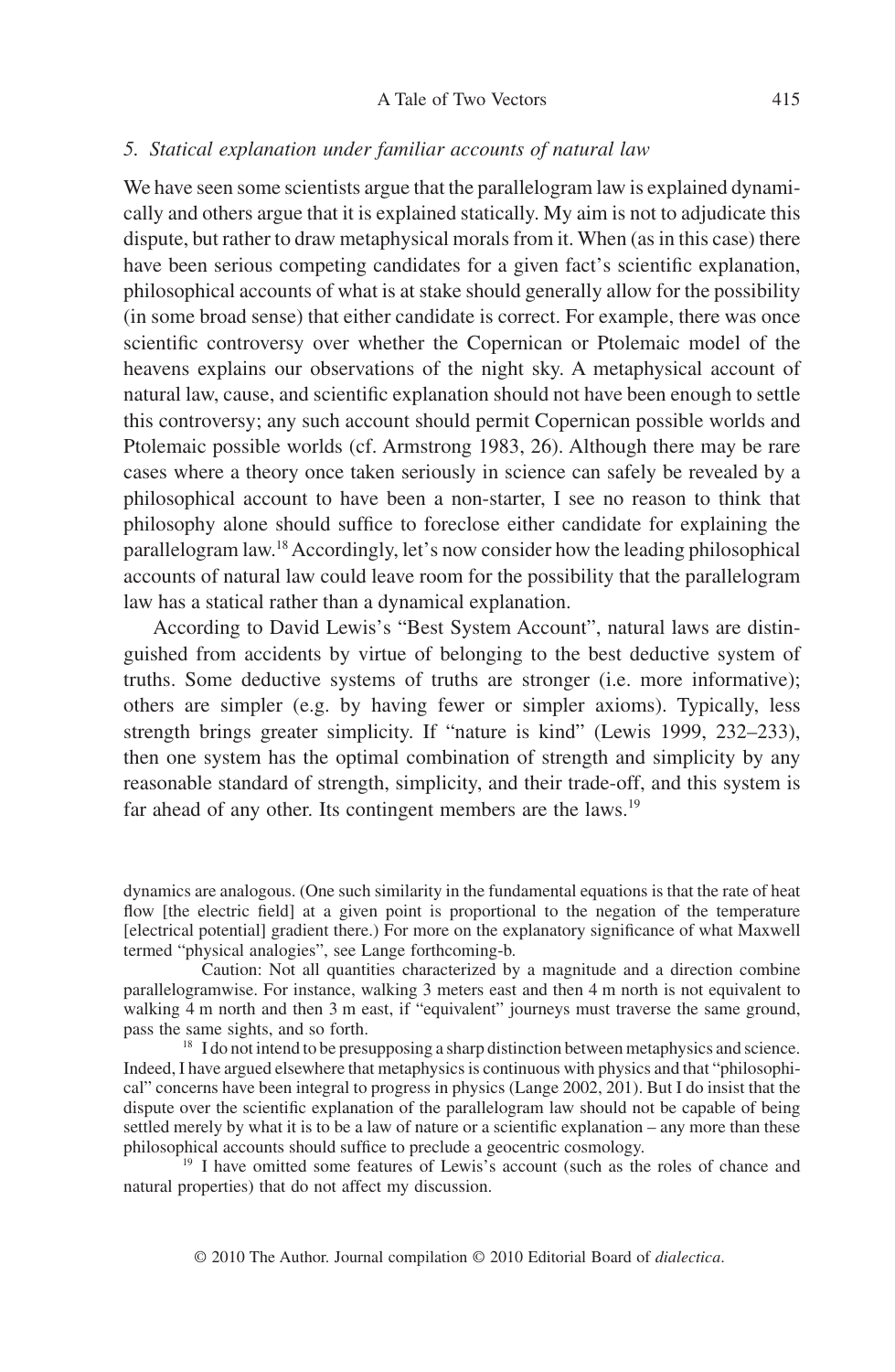Advocates of a dynamical explanation see the parallelogram law and other laws of statics as corollaries to the dynamical laws – as all forming a single deductive system of laws.Advocates of a statical explanation acknowledge that the truth of the laws of statics can be deduced from the dynamical laws.<sup>20</sup> But these scientists regard the statical laws as *transcending* the dynamical laws, and so as forming their own deductive system of laws that omits the dynamical laws. The Best System Account could apparently accommodate advocates of a statical explanation by interpreting them as suggesting that these two systems are tied for best. (The statical system has less strength but greater simplicity than the more comprehensive system that also includes the dynamical laws.) Admittedly, Lewis (1999, 233) says that "if two very different systems are tied for best... there would be no very good deservers of the name of laws." But the statical and dynamical systems are not so very different; the statical system's members all belong to the dynamical system. Accordingly, we could perhaps amend the Best System Account to permit two strata of natural law just in case the two systems are tied for best and the members of one are all members of the other. Statics could then apparently qualify as autonomous – as having its own laws – and the existence of two "best systems" would not keep either system's members from deserving to qualify as laws. So amended, the Best System Account would apparently offer an interpretation of the point at issue between advocates of the statical and dynamical explanations: they disagree about whether the statical system is tied for best with the dynamical system.

However, this interpretation fails to capture what advocates of the statical explanation believe. In the more comprehensive system, dynamical laws constitute the axioms; statical laws are their corollaries. So in that system, statical laws depend on dynamical laws. The order of explanation in this system remains unchanged by the existence of another, equally good system where statical laws do not rest on dynamical laws. Advocates of the statical explanation do not believe that the parallelogram law is *also* explained dynamically. Rather, as we have seen, they believe that the statical picture "gives a better view of its true position", whereas the dynamical picture "grates upon one's sense of logical order" (Macauley 1900, 403). The Best System Account thus cannot easily be amended to reflect the parallelogram law's "true position" if it has a statical explanation.<sup>21</sup>

<sup>20</sup> Of course, that law *M* can be deduced from law *L* does not ensure that *M* is explained by *L*. This is one lesson commonly drawn from the notorious footnote 33 to Hempel and Oppenheim (1965, 273).

As a functionalist, Lewis might have regarded laws of folk psychology as holding with broadly logical necessity, and hence with greater necessity than the laws of physics. (Thanks to a referee for pointing this out.) However, statics is not supposed to be a "special science"; it is part of fundamental physics. Moreover, on Lewis's view, the laws of statics are not broadly

<sup>&</sup>lt;sup>21</sup> Another strike against the Best System Account, as I have amended it, is that no scientists defended a statical explanation by arguing that the loss of strength from omission of the dynamical laws is balanced by the increase in simplicity.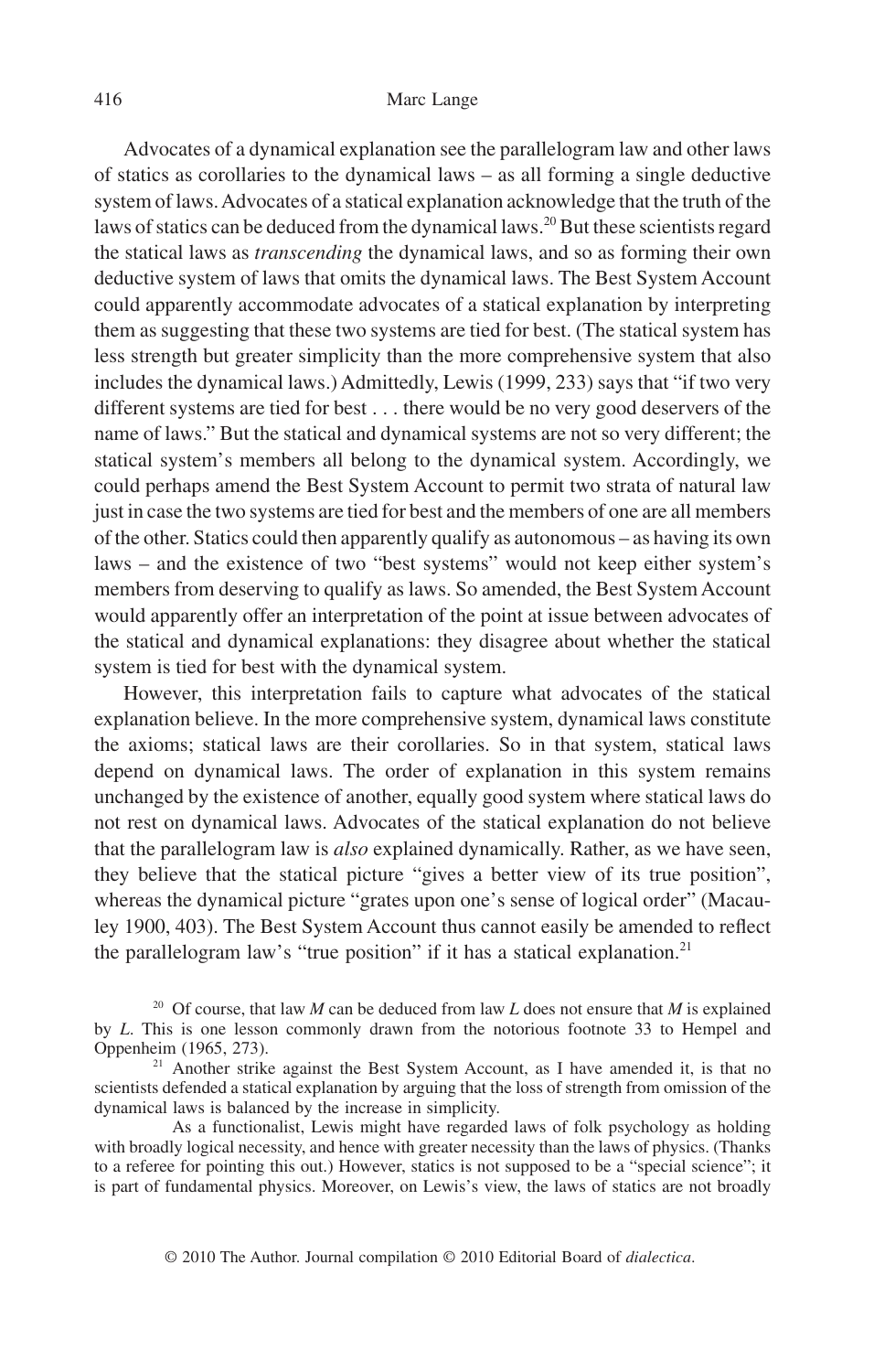This argument presupposes that an explanation of the parallelogram law consists of a deduction of the law from more fundamental laws – ultimately, on Lewis's account, from the axioms of (one of) the best system(s). But the argument is unaffected if this presupposition is weakened (in the spirit of Lewis 1986, 217–231) to acknowledge that an explanation of the parallelogram law might merely provide *some information* about how the law follows from the axioms – information that tells its recipient what he or she wanted to know about such a deduction.

If defenders of the statical explanation differed from defenders of the dynamical explanation in their interests and concerns, for example, then we might use that difference to account for their differences regarding the parallelogram law's explanation. A similar "pragmatic" account of the preference for a statical explanation might be available if they differed in the contrast classes they had in mind in posing their why-questions, or in the kinds of information they lacked, or in their beliefs about which facts are laws and which are accidents. But advocates of the statical explanation differed from advocates of the dynamical explanation in none of these respects. They did not pose their why-questions in different contexts. They both recognized the explanatory task as the deduction of the parallelogram law from more fundamental laws. That is why advocates of each view took themselves (as we have seen) to be genuinely *disagreeing* with advocates of the other view rather than as merely differing from them in their interests, priorities, or tastes regarding the style of explanation they prefer. Advocates of statical and dynamical explanations differed in their beliefs regarding the relation between statics and dynamics – roughly, in whether statics is just a special case of dynamics or "transcends" dynamics (in a sense that I will try to understand in the following section). This is a very old controversy (for some background, see Duhem 1991, e.g. pp. 184–186, 418–422); the dispute over the parallelogram law's explanation is just one manifestation of it. But it is this disagreement, rather than a more "pragmatic" difference, that ultimately accounts for the disagreement regarding the parallelogram law's explanation.

The same problem encountered by the Best System Account also arises on the accounts (proposed by David Armstrong, Fred Dretske, and Michael Tooley) depicting laws as irreducible, contingent relations of "nomic necessitation" among universals. Such an account can distinguish between "underived" and derived laws: the underived laws (nomic necessitation relations among universals) meta-

logical truths (and presumably this is so even if they transcend the dynamical laws). Thus, the prospect of the parallelogram law's having a statical explanation constitutes a more problematic case for Lewis's account than do the laws of folk psychology.

Of course, I have not demonstrated that it is impossible to reconcile Lewis's Best System Account with a statical explanation of the parallelogram law. At best, I have shown merely that one natural suggestion for doing so fails. After giving my own approach, I will be in a position to consider another way that one might try to stretch the Best System Account to permit a statical explanation (see note 28).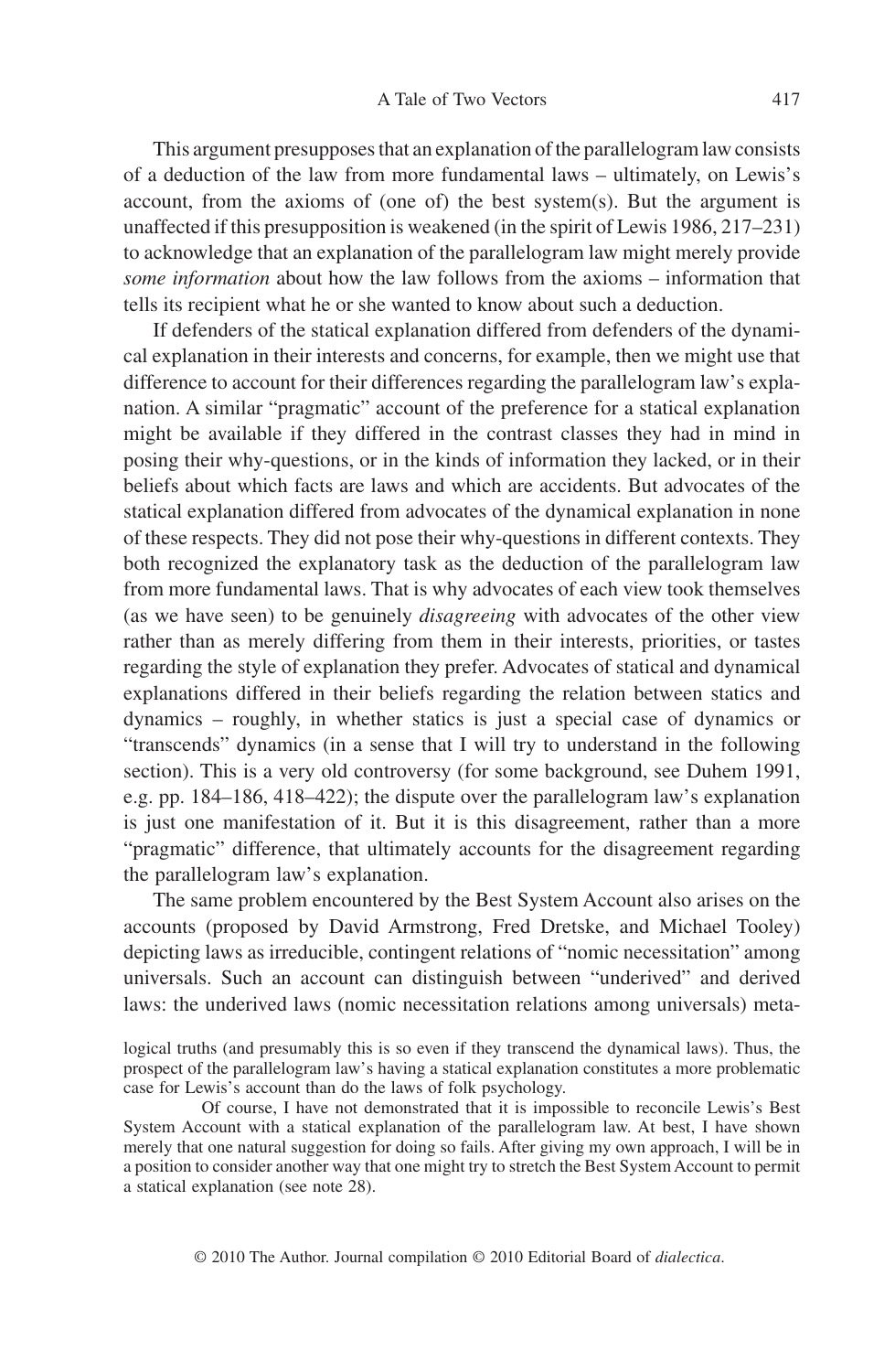physically necessitate certain regularities among the particulars instantiating these universals, and these regularities, in turn, entail other regularities "that involve no new relations between universals" (Armstrong 1983, 145, cf. 173). These others are the derived laws. This distinction between underived and derived laws would appear to allow for an interpretation of the issue at stake regarding the parallelogram law. Advocates of the dynamical explanation seem to be holding that the parallelogram law and the other laws of statics are all derived laws, deriving from fundamental dynamical laws (so, as Cox says, "statics thus becomes a special case of dynamics"). Advocates of the statical explanation, on the other hand, seem to be holding that there are fundamental statical laws and that the parallelogram law is a derived law deriving from some of them. Thus the universals account seems to have identified the issue at stake.

However, once again, advocates of the statical explanation acknowledge that certain dynamical laws are underived laws and that they entail the parallelogram law's truth; the dynamical derivation is sound (but not explanatory). So on the picture of laws as relations among universals, there appears to be nothing that could possibly keep the fundamental dynamical laws from explaining the parallelogram law. Even if certain statical laws are underived, and so lie alongside the fundamental dynamical laws, the parallelogram law could at best be explained by a statical route *and* by a dynamical route. Once again, this is not the view defended by advocates of the statical explanation. Nothing in this picture accounts for why a statical explanation of the parallelogram law "gives a better view of its true position".<sup>22</sup>

This view of the parallelogram law is also difficult to accommodate within scientific essentialism (as defended by Brian Ellis and Alexander Bird), according to which laws reflect the causal roles essential to various properties and so are metaphysically necessary. For example, according to scientific essentialism, part of the essence of being electrically charged is having the power to exert (and the liability to feel) forces in accordance with Coulomb's law. But if all of the laws are metaphysically necessary, what could it be for the laws of statics to *transcend* – to be *more* necessary than – the laws of dynamics? To put all natural laws on a modal par with metaphysical necessities such as "Red is a color" (or, according to some philosophers, "Water is  $H_2O$ ") is to put them all on a modal par with one another, which is incorrect if the laws of statics have greater necessity than the laws of dynamics.

There is a second reason why essentialism precludes the parallelogram law from having a statical explanation and thus takes sides in a controversy that should be decided by science rather than metaphysics. Essentialism takes causal powers

 $22$  An account of laws as metaphysically primitive (as in Maudlin 2007) has no resources in terms of which to elaborate what makes the parallelogram law, though following from dynamical laws, explained by statical rather than dynamical laws.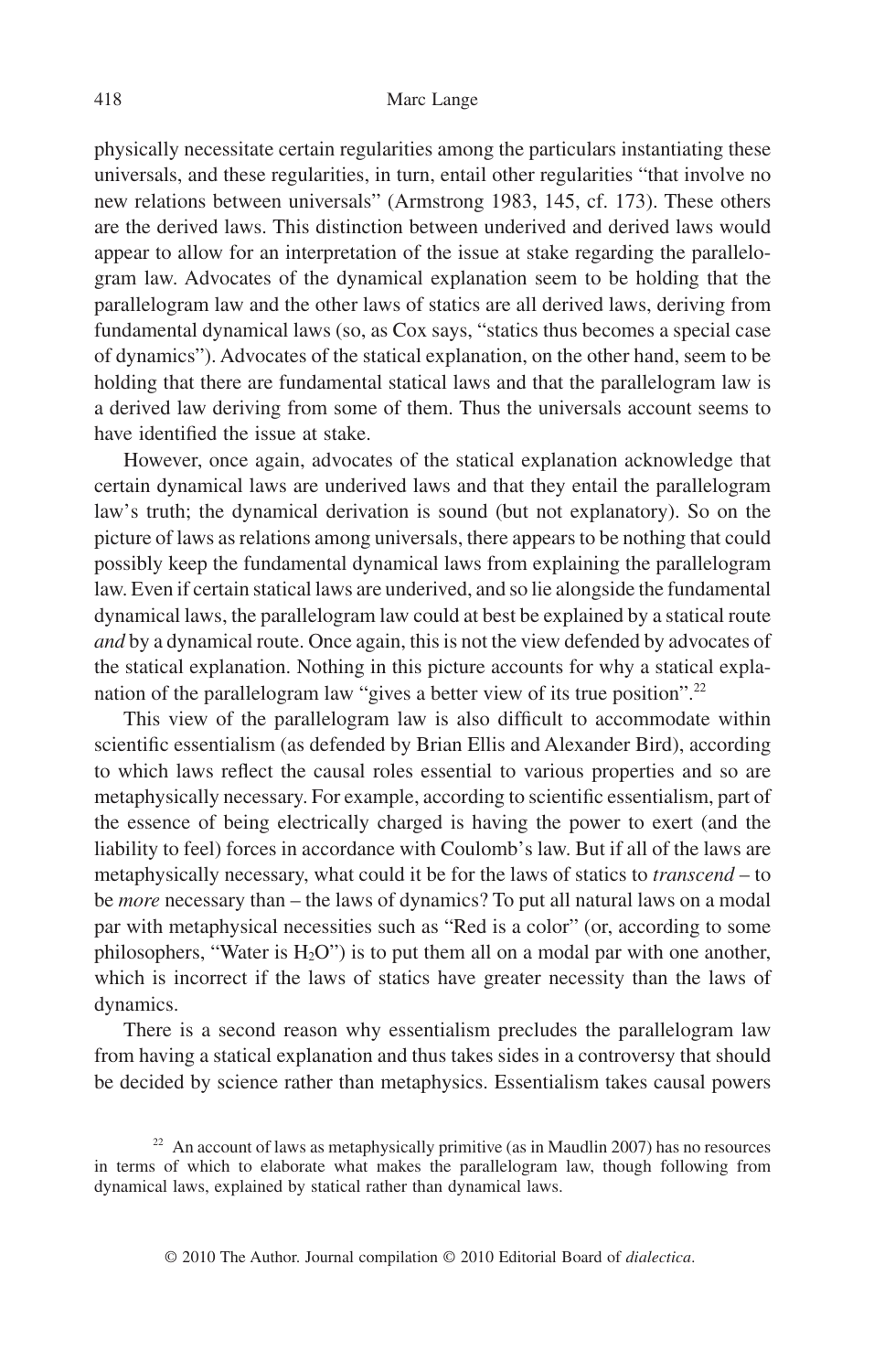as fundamental and elaborates them in terms of the way in which something possessing a given power would respond to certain stimuli under certain conditions. For example, the property of being a point body, electrically charged to 1 statcoulomb, is elaborated in terms of subjunctive conditionals such as "If the body were exposed to an electric field at the body's location of 300,000 volts per meter, then the body would feel 10 dynes of electric force". This conditional's antecedent specifies a stimulus: an initial condition, logically consistent with the laws, that activates the causal power. Now as we have seen, physicists defending the statical explanation of the parallelogram law elaborate the autonomy of statics in terms of conditionals such as "Had forces and motions not accorded with Newton's second law, then the composition of forces would still have accorded with the parallelogram law". This counterfactual is a counterlegal; its antecedent posits a violation of the laws. Essentialists must interpret its antecedent as positing a metaphysical impossibility. It certainly does not posit a physically possible initial condition that engages a causal power; it is not the antecedent of any of the stimulus-response conditionals elaborating the causal powers that essentialists believe fundamental. Hence, those causal powers cannot underlie the parallelogram law's capacity to withstand changes to the dynamical laws. There is nothing in the essentialist picture to make the parallelogram law so resilient.

Here is another way to put this point. According to essentialism, laws are epiphenomenal; causal powers do all of the work that laws have traditionally been seen as doing. For example, causal powers figure in all scientific explanations (whereas laws, which describe regularities holding because of those powers, are explanatorily idle):

Essentialists seek to expose the underlying causes of things, and to explain why things are as they are, or behave as they do, by reference to these underlying causal factors. Consequently, explanations of the sort that essentialists are seeking must always have two parts. They must contain hypotheses about the underlying structures or causal powers of things, and hypotheses about how things having these structures and powers must behave in the specific circumstances in which they exist (Ellis 2002, 159–160).

A dynamical explanation of the parallelogram law fits this model well. Essentialists could characterize a force as essentially a power to cause masses to accelerate in accordance with Newton's second law.<sup>23</sup> The dynamical explanation uses force's causal role to explain why it composes parallelogramwise.

<sup>23</sup> Of course, a *component* force must be the power to cause a mass to undergo a *component* acceleration. The parallelogram law for the composition of accelerations will, in turn, have to be explained by what accelerations are – and, ultimately, by what displacements are.

Some essentialists (e.g. Ellis 1990, 70) instead regard forces as a species of causal relation, not as causes themselves. (Recall note 2.) However, since this view is independent of essentialism, and since the moral I shall draw applies beyond forces to other vector physical quantities that all essentialists regard as causal actors, I shall construe essentialism as treating forces as causal actors.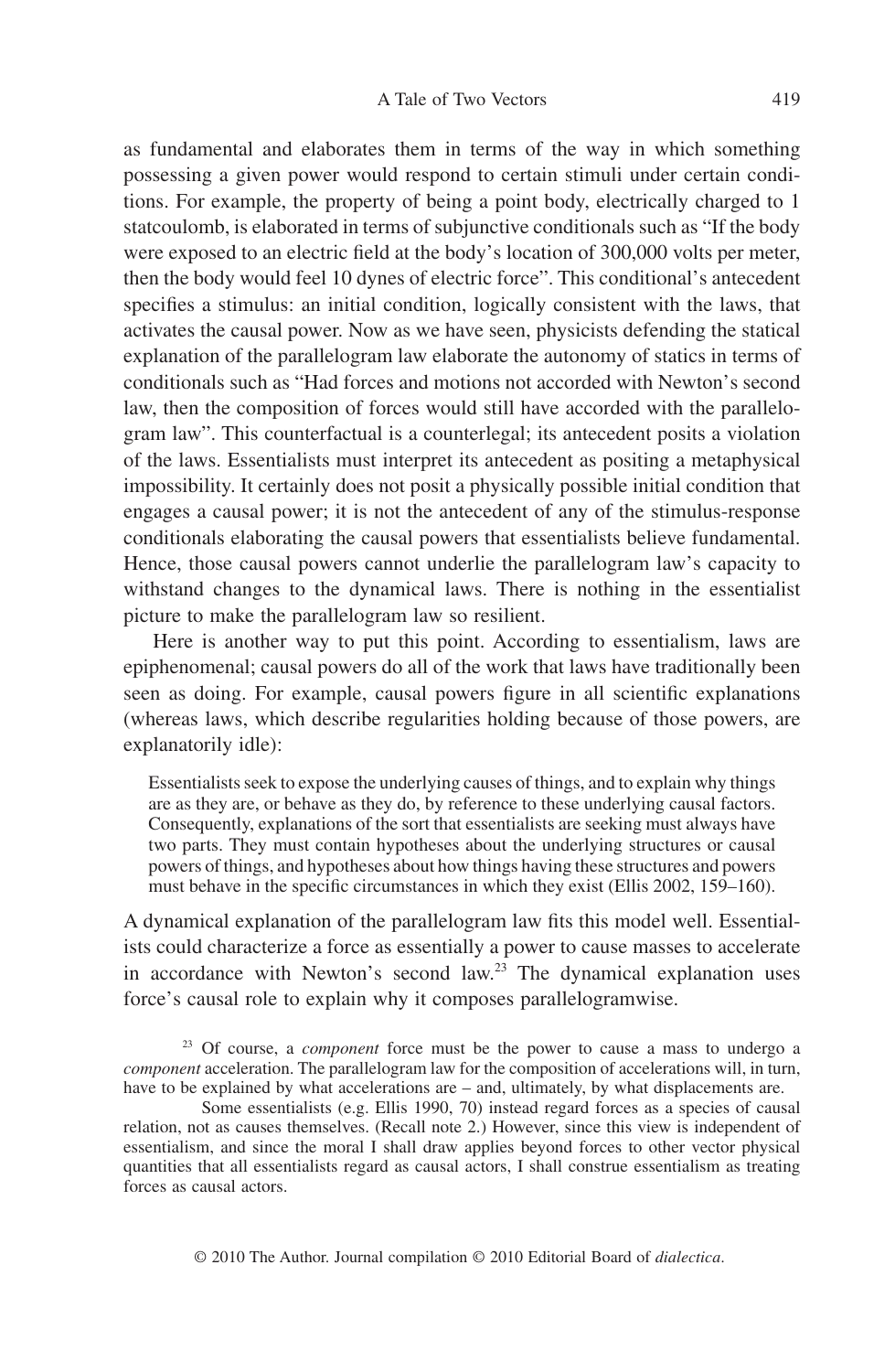However, Poisson's statical explanation of the parallelogram law does not fit this model. It does not exploit the causal power essential to force. Indeed, defenders of the statical explanation see its explanatory strength as deriving precisely from the fact that it *does not* exploit force's causal role. The statical explanation identifies certain features common to forces, electric currents, sound, light, heat, and many other, physically diverse quantities. According to the statical explanation, these quantities all compose parallelogramwise because of these common features (rather than because of their respective causal powers). Essentialism cannot recognize the statical argument as deriving its capacity to explain from its *failure* to exploit the essence of force.

Likewise, essentialism leaves no room for Olinthus Gregory's critique of the dynamical explanation:

It may be proper to remark here that the Composition and Resolution of *forces*, and the similar Composition and Resolution of *motions*, are completely distinct objects of enquiry. . . . Some authors have inferred from their demonstrations of the latter problem, the truth of the former: but this cannot well be admissible, because wherever statical equilibrium obtains there can be no motion, and of course the principle on which the inference is grounded [namely, Newton's second law] is foreign to the nature of the thing to be proved (1826, 14–15).

Essentialism cannot accommodate Gregory's claim that Newton's second law is "foreign to the nature of the thing to be proved" (or Whewell's claim that it is "extraneous", as quoted earlier). On the contrary, according to essentialism, force's power to cause acceleration captures force's essence and is therefore precisely what *must* explain the parallelogram law. Essentialism cannot recognize force's causal role as "out of place" (as De Morgan said) in the explanation of the parallelogram law.24

<sup>24</sup> Of course, essentialism could allow force's causal role to explain the various symmetries and other facts figuring in Poisson's explanans, and then allow Poisson's explanation to proceed from there. But advocates of the statical explanation see the parallelogram law as deriving from a *deeper* source than force's causal role – so that the parallelogram law would still have held, even if that role had been different. Essentialism cannot embrace this view; according to essentialism, there is nowhere deeper than force's essence. Advocates of the statical explanation cannot believe that the facts figuring in Poisson's explanans hold only by virtue of force's causal role, since advocates of the statical explanation believe that those facts would still have held, had force's causal role been different. (Cf. Earnshaw 1845, v, quoted earlier.)

Not every explanation that might reasonably be termed "non-causal" poses this problem for essentialism. For example, "the explanation of a general law by deductive subsumption under theoretical principles is clearly not an explanation by causes" (Hempel 1965, 352), but essentialism has no difficulty in understanding how the causal powers behind Newton's laws of motion and gravitation give rise to the regularity associated with, say, the law relating the length and period of a classical pendulum. Some other "non-causal" explanations abstract away from the particular causes to exploit general features they possess. Peter Lipton gives a nice example:

> There also appear to be physical explanations that are non-causal. Suppose that a bunch of sticks are thrown into the air with a lot of spin so that they twirl and tumble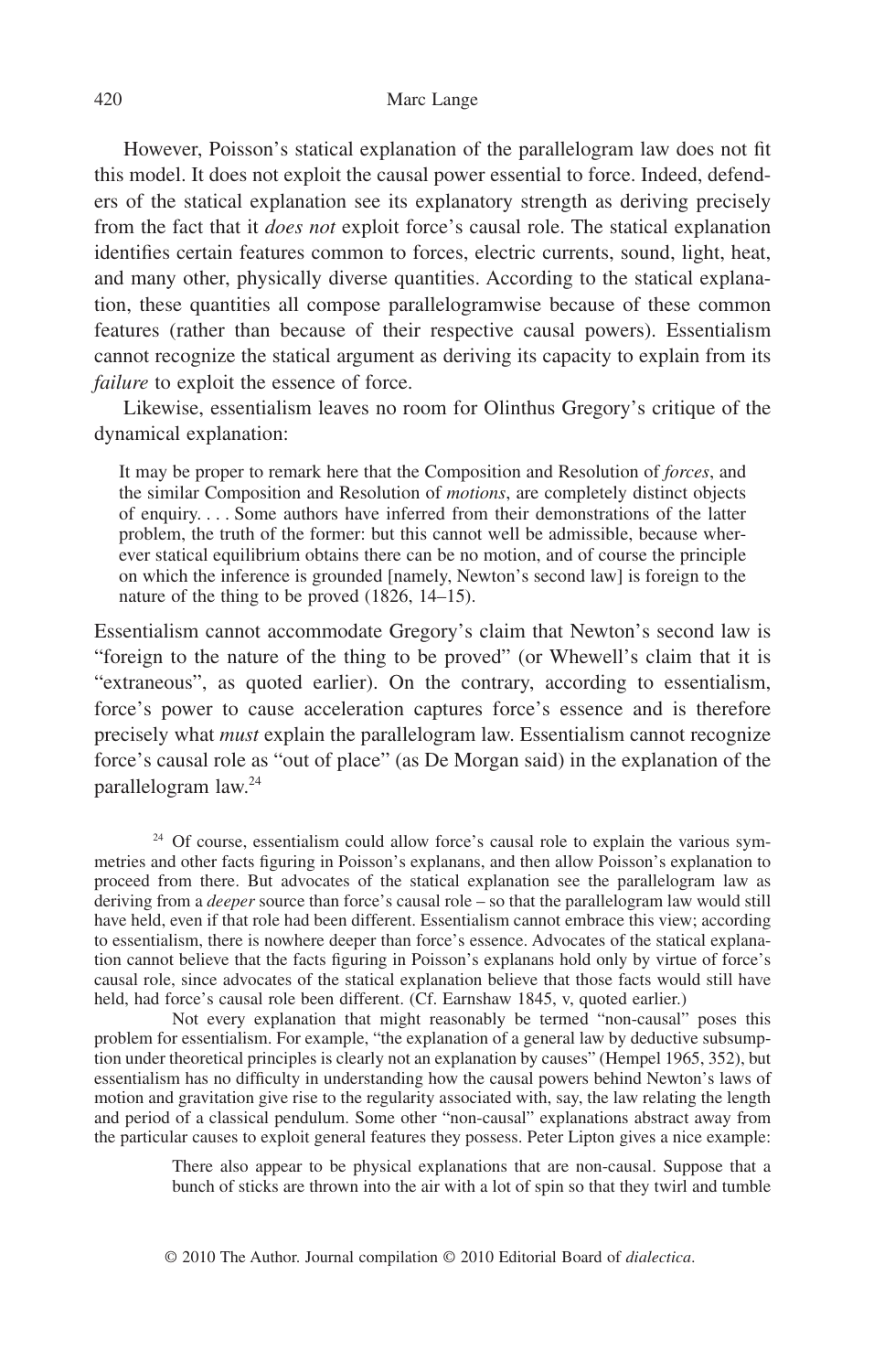#### A Tale of Two Vectors 421

The same moral applies to Poisson-style explanations of why electric current densities through three-dimensional conductors, sound and heat flux densities through three-dimensional media, and so forth compose parallelogramwise: none of these explanations invokes what essentialism considers the essences of these qualities. Hence, essentialism cannot allow even for the *possibility* that Poisson-style arguments are explanatory and the causal powers associated with these various physical quantities fail to explain why they compose parallelogramwise.

### *6. My account of what is at stake*

The account of natural laws that I have elaborated elsewhere (Lange 2005, 2006, 2007, 2009) can nicely capture what it would take for the laws of statics to *transcend* the dynamical laws by possessing a stronger variety of necessity than they do – and thus what it would be for the parallelogram law to have a statical rather than a dynamical explanation. The key to this account will be the subjunctive facts (expressed by counterlegals) used by advocates of the statical explanation to express the parallelogram law's independence from dynamics, such as the fact that forces would still have composed in the same way even if force had stood in a different relation to motion.

> as they fall. We freeze the scene as the sticks are in free fall and find that appreciably more of them are near the horizontal than near the vertical orientation. Why is this? The reason is that there are more ways for a stick to be near the horizontal than near the vertical. To see this, consider a single stick with a fixed midpoint position. There are many ways this stick could be horizontal (spin it around in the horizontal plane), but only two ways it could be vertical (up or down). This asymmetry remains for positions near horizontal and vertical, as you can see if you think about the full shell traced out by the stick as it takes all possible orientations. This is a beautiful explanation for the physical distribution of the sticks, but what is doing the explaining are broadly geometrical facts that cannot be causes (Lipton 2004, 9–10)

But what is doing the explaining here are also various abstract features of the causal powers at work, such as that the air molecules colliding with the stick are as likely to push it in one direction as in another and that the causal power of these forces to produce acceleration will introduce no asymmetry into the motion that was not already present in the forces. So essentialism can accommodate this explanation (if essentialism can manage to construe features of space, such as the feature Lipton identifies, "as the causal powers of some thing"). In contrast, abstract features of the relevant causal powers do not figure in the Poisson-style statical explanation of the parallelogram law. Even abstract features of force's power to produce acceleration make no appearance in the explanation. Whereas Lipton's explanation results from taking the actual multitude of petty causal influences on the tumbling sticks and abstracting from them, retaining only those features they possess that intuitively "make a difference" to the fact being explained (Strevens 2008), the parallelogram law's statical explanation cannot be generated by a similar process of abstraction from the dynamical explanation. Whereas Lipton's explanation exploits key features of the dynamical law and the forces on the sticks, the statical explanation involves nothing dynamical at all.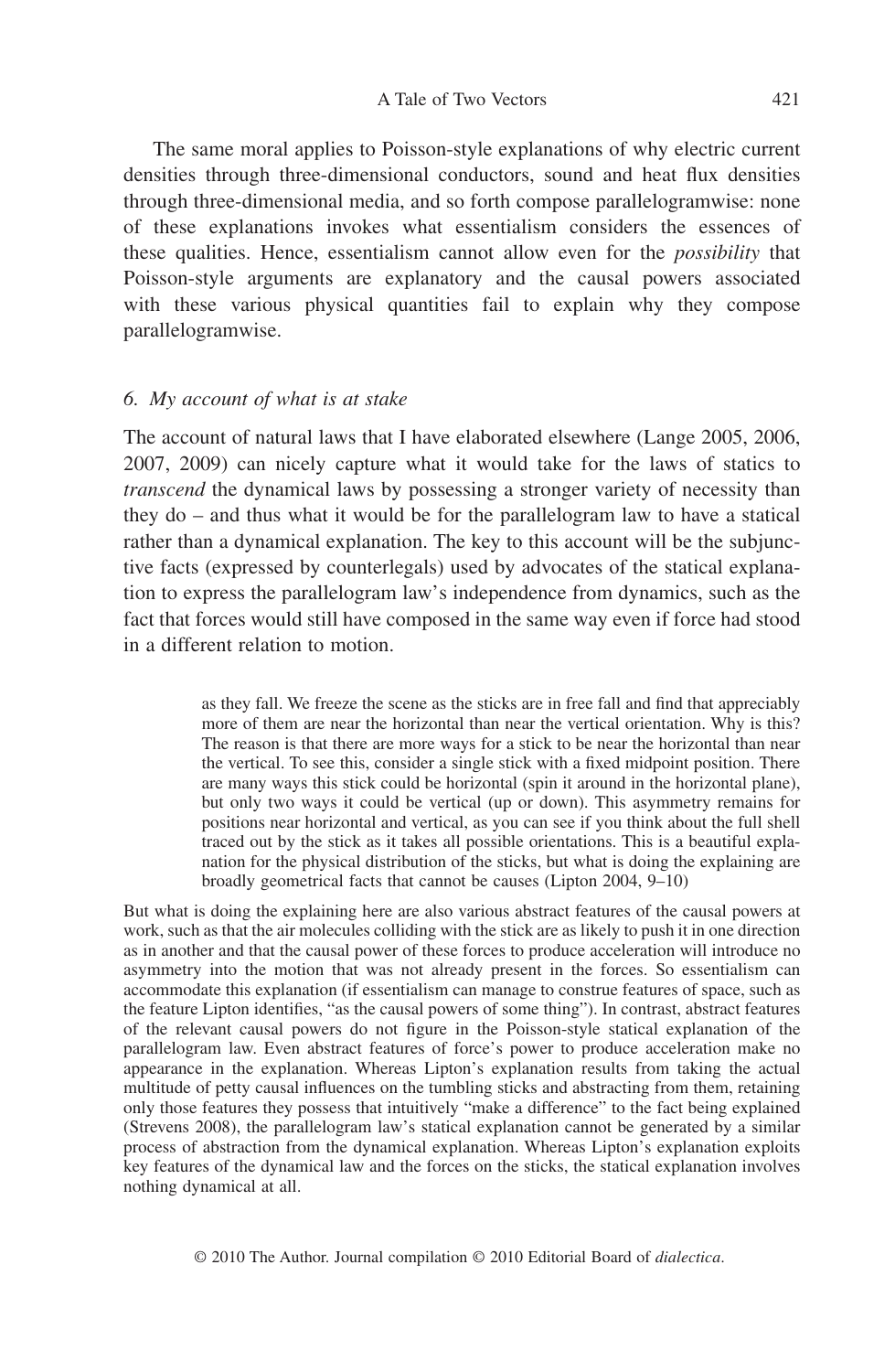Let's start by considering the facts that we are trying to partition into laws and accidents – ultimately, into facts with various grades of necessity. These facts include that my pocket now holds an emerald, that all emeralds are green, etc. – but not that *it is a law* that all emeralds are green. That is, let's start with the "sub-nomic" facts: the facts that hold, in any possible world where they do hold, not in virtue of which facts are laws there and which are not. Many philosophers (e.g. Goodman 1983) have suggested that the sub-nomic facts that are laws would still have held under any sub-nomic counterfactual antecedent that is logically consistent with all of the sub-nomic facts that are laws. Trivially, no sub-nomic fact that is an accident is preserved under all of these antecedents.

Of course, this suggestion takes all of the logical truths, conceptual truths, mathematical truths, metaphysical truths, and so forth – the "broadly logical truths" – as included by courtesy among the natural laws, since they have at least the same perseverance under counterfactual antecedents as mere laws do. The suggestion, more fully, is:

It is a law that *m* (where *m* is sub-nomic) if and only if in all conversational contexts, it is true that had *p* been true, *m* would still have been true [that is,  $p \Box \rightarrow m$ ], for any sub-nomic *p* that is logically consistent with all of the sub-nomic claims *n* (taken together) where it is a law that *n*.

This reference to the conditional's being true in *all conversational contexts* is required because the truth-values of counterfactual conditionals are notoriously context-sensitive.

This suggestion for distinguishing laws from accidents has an obvious problem: the laws appear on both sides of the "if and only if." The laws are picked out by their invariance under a range of antecedents that is, in turn, picked out by the laws. We have not only a vicious circularity in the analysis of lawhood, but also a privilege arbitrarily accorded to the laws: of designating the relevant range of antecedents. Invariance over this range makes the laws special only if there is already something special about this range – and hence about the laws.

But this problem can be avoided. The suggestion was roughly that the laws form a set of truths that would still have held under every antecedent with which the set is logically consistent. In contrast, take the set containing exactly the logical consequences of the accident that all gold cubes are smaller than a cubic meter. This set's members are *not* all preserved under every antecedent that is logically consistent with them all. For instance, had Bill Gates wanted a gold cube exceeding a cubic meter to be constructed, I dare say such a cube would have existed – yet that Bill Gates wants such a cube constructed is logically consistent with all gold cubes being smaller than a cubic meter.

That is the idea behind the definition of "sub-nomic stability". Consider a non-empty set  $\Gamma$  of sub-nomic truths containing every sub-nomic logical consequence of its members. Here is the definition: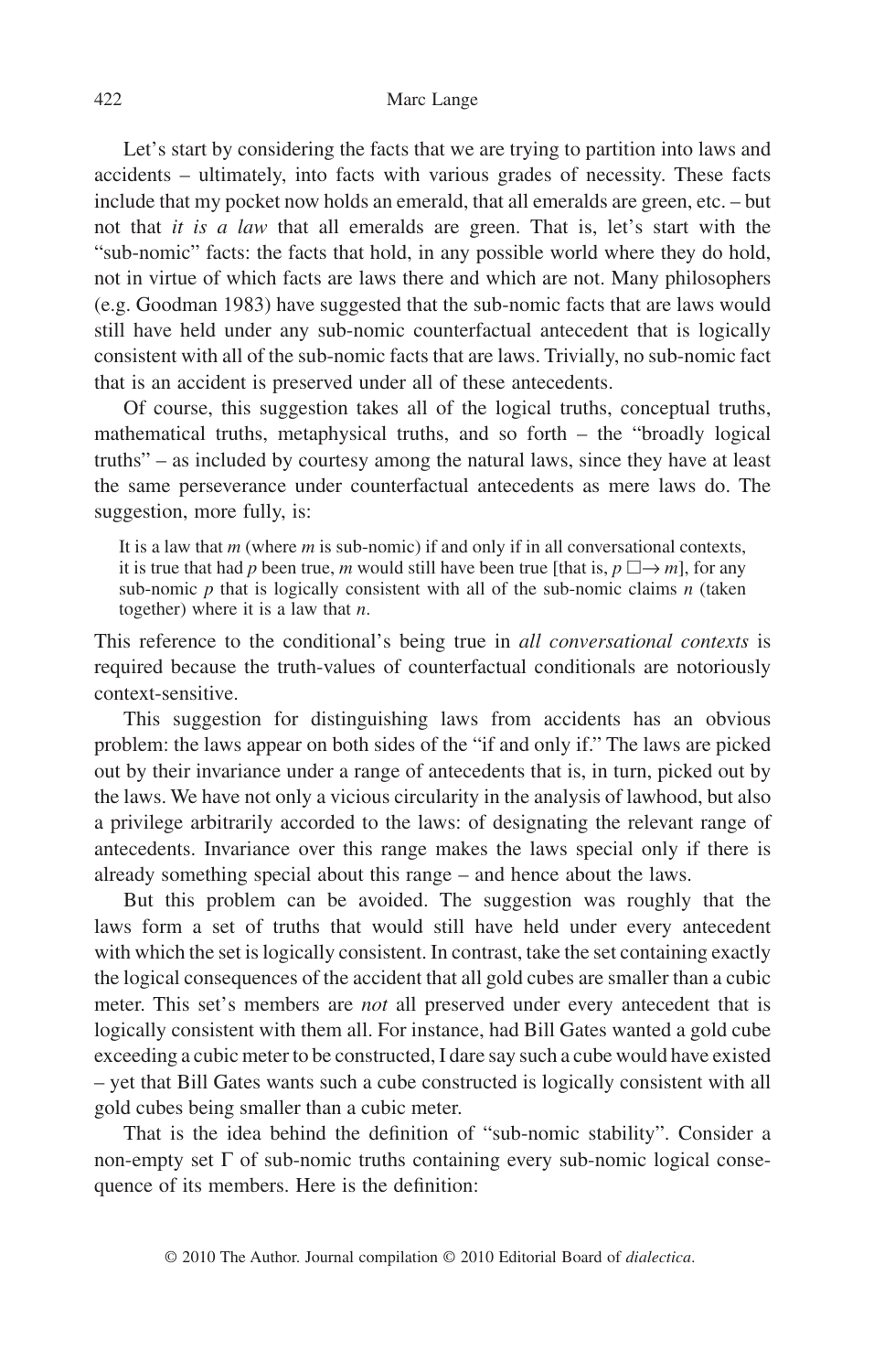$\Gamma$  possesses *sub-nomic stability* if and only if for each member *m* of  $\Gamma$  and for any sub-nomic claim *p* where  $\Gamma \cup \{p\}$  is logically consistent (and in every conversational context), it is not the case that had *p* held, then *m*'s negation might have held [that is,  $\sim (p \diamond \rightarrow \sim m)$ , which entails that  $p \square \rightarrow m$ .

Sub-nomic stability avoids privileging the range of counterfactual antecedents that is logically consistent with the laws.

The set  $\Lambda$  containing exactly the sub-nomic truths that are laws is stable, whereas the set spanned by the gold-cubes accident is unstable. Let's look at another example. Take the accident *g* that whenever a certain car is on a dry flat road, its acceleration is given by a certain function of how far its gas pedal is being depressed. Had the gas pedal on a certain occasion been depressed a bit farther, then *g* would still have held. Can a stable set include *g*? The set must also include the fact that the car has a 4-cylinder engine, since had the engine used 6 cylinders, *g* might not still have held. (Once the set includes the fact that the car has a 4-cylinder engine, the antecedent that the engine has 6 cylinders is logically *inconsistent* with the set, and so to be stable, the set does not have to be preserved under that antecedent.) But since the set includes a description of the car's engine, its stability also requires that it include a description of the engine factory, since had that factory been different, the engine might have been different. Had the price of steel been different, the engine might have been different. And so on – this ripple effect propagates endlessly. Take the antecedent: had either *g* been false or there been a gold cube larger than a cubic mile. Is *g* preserved? In every context? Certainly not. Therefore, to possess sub-nomic stability, a set that includes *g* must also include the fact that all gold cubes are smaller than a cubic mile (making the set logically inconsistent with the antecedent, so to be stable, the set does not have to be preserved under that antecedent). Since a stable set that includes *g* must include even the fact about gold cubes, I conclude that the only set containing *g* that might be stable is the set of *all* sub-nomic truths.25

I conclude that *no* nonmaximal set of sub-nomic truths that contains an accident possesses sub-nomic stability. Stability *is* possessed by  $\Lambda$ . Are any other nonmaximal sets stable? The sub-nomic broadly logical truths form a stable set

<sup>25</sup> According to many proposed logics of counterfactuals,  $p \Box \rightarrow q$  is true trivially whenever  $p \& q$  is true (a principle known as "Centering"). If Centering is correct, then each member of the set of all sub-nomic truths is trivially preserved under every sub-nomic supposition  $p$  that is true. Of course, there are no sub-nomic suppositions  $p$  that are false and logically consistent with the set. (If  $p$  is a false sub-nomic supposition, then  $\neg p$  is a member of the set.) Hence, if Centering holds, then the set of all sub-nomic truths trivially possesses sub-nomic stability. Accordingly, I will argue that  $\Lambda$  is the largest *nonmaximal* set that is sub-nomically stable.

However, I am not convinced that Centering holds generally (for example, in a world governed by irreducibly statistical laws). Therefore, I will not endorse the stability of the set of all sub-nomic truths.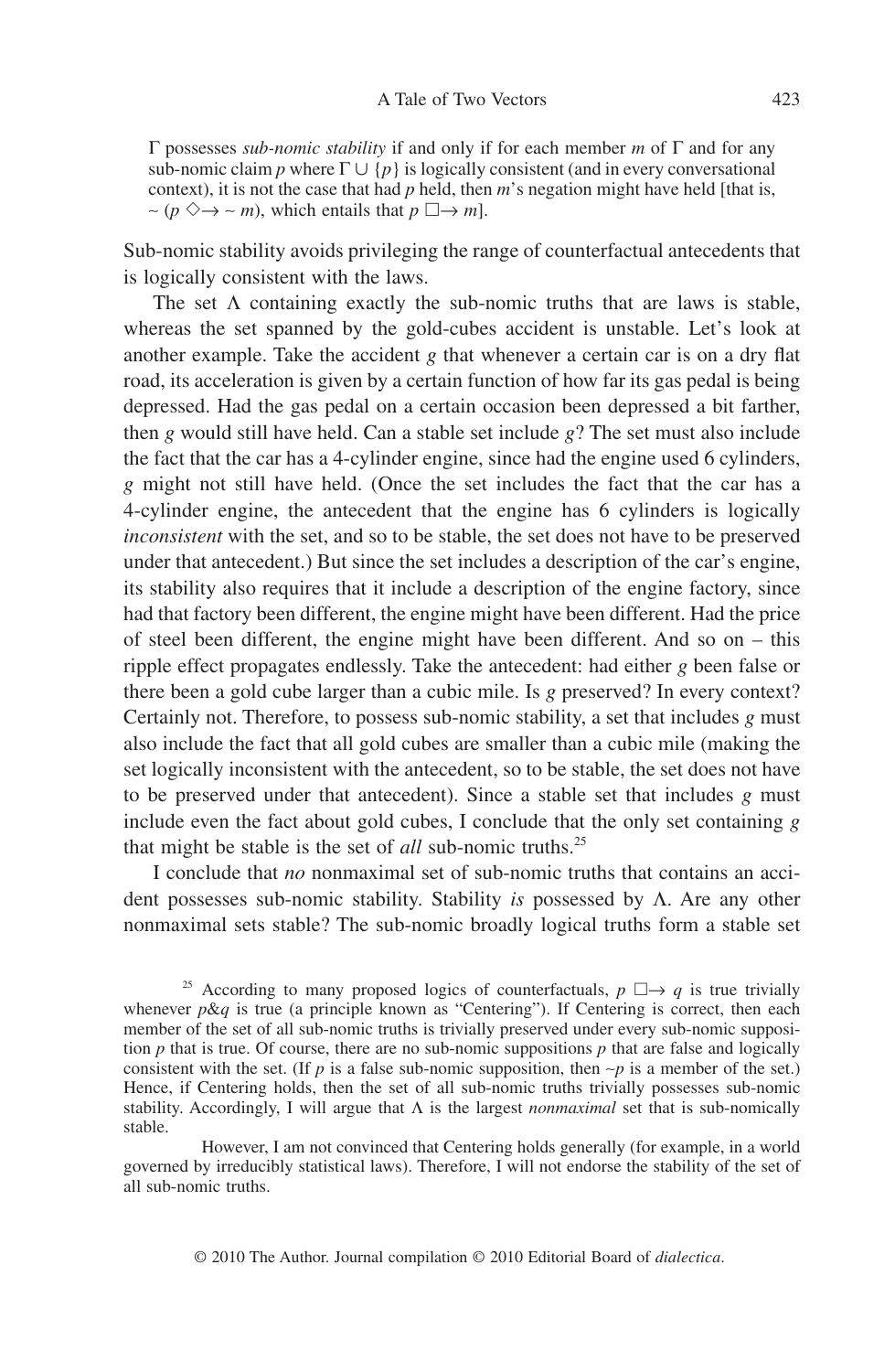since they would still have held under any broadly logical possibility. Let's prove that for any two sub-nomically stable sets, one must be a proper subset of the other. The strategy is to consider an antecedent pitting the invariance of the two sets against each other:

- 1. Suppose (for *reductio*) that  $\Gamma$  and  $\Sigma$  are sub-nomically stable, *t* is a member of  $\Gamma$  but not of  $\Sigma$ , and *s* is a member of  $\Sigma$  but not of  $\Gamma$ .
- 2. Then  $(\sim s \text{ or } \sim t)$  is logically consistent with  $\Gamma$ .
- 3. Since  $\Gamma$  is sub-nomically stable, every member of  $\Gamma$  would still have been true, had  $(-s \text{ or } -t)$  been the case.
- 4. In particular, *t* would still have been true, had  $(\sim s \text{ or } \sim t)$  been the case. That is,  $(\neg s \text{ or } \neg t) \square \rightarrow t$ .
- 5. So *t* &  $(\sim s \text{ or } \sim t)$  would have held, had  $(\sim s \text{ or } \sim t)$ .
- Hence,  $(\neg s \text{ or } \neg t) \square \rightarrow \neg s$ .
- 6. Since ( $-s$  or  $-t$ ) is logically consistent with  $\Sigma$ , and  $\Sigma$  is sub-nomically stable, no member of  $\Sigma$  would have been false had ( $\sim s$  or  $\sim t$ ) been the case.
- 7. In particular, *s* would not have been false, had (~*s* or ~*t*) been the case. That is,  $\sim ((\sim s \text{ or } \sim t) \square \rightarrow \sim s).$
- 8. Contradiction from 5 and 7.

We were asking about nonmaximal sub-nomically stable sets besides  $\Lambda$ . Since no nonmaximal *superset* of  $\Lambda$  is sub-nomically stable (since it would have to contain accidents), we must look for sub-nomically stable sets among  $\Lambda$ 's proper subsets. Many of them are clearly unstable. For instance, take Coulomb's law (the law governing electrostatic forces). Suppose we restrict it to times *after* today and take the set containing exactly this restricted law and its broadly logical, sub-nomic consequences. This set is unstable since it is false that the restricted law would still have held, had Coulomb's law been violated sometime *before* today.

However, some of  $\Lambda$ 's proper subsets *are* plausibly sub-nomically stable. For instance, take a set containing exactly the sub-nomic broadly logical consequences of the fundamental law of dynamics (in Newtonian physics: Newton's second law of motion), the conservation laws, the parallelogram of forces, etc. – without any of the force laws (e.g. Coulomb's law, Newton's gravitational-force law, etc.) It is widely thought that this set's members would still have held, had some force law been different. For example, to ascertain how bodies would have behaved had gravity been an inverse-cube force, we use the fundamental law of dynamics. Paul Ehrenfest (1917) thereby famously showed that had gravity been an inverse-cube force, the planets would eventually have collided with the sun or escaped from the sun's gravity. Scientists regard the fundamental dynamical law as possessing a stronger variety of necessity than the gravitational force law does. Likewise, scientists do not believe that the only reason that energy is conserved is because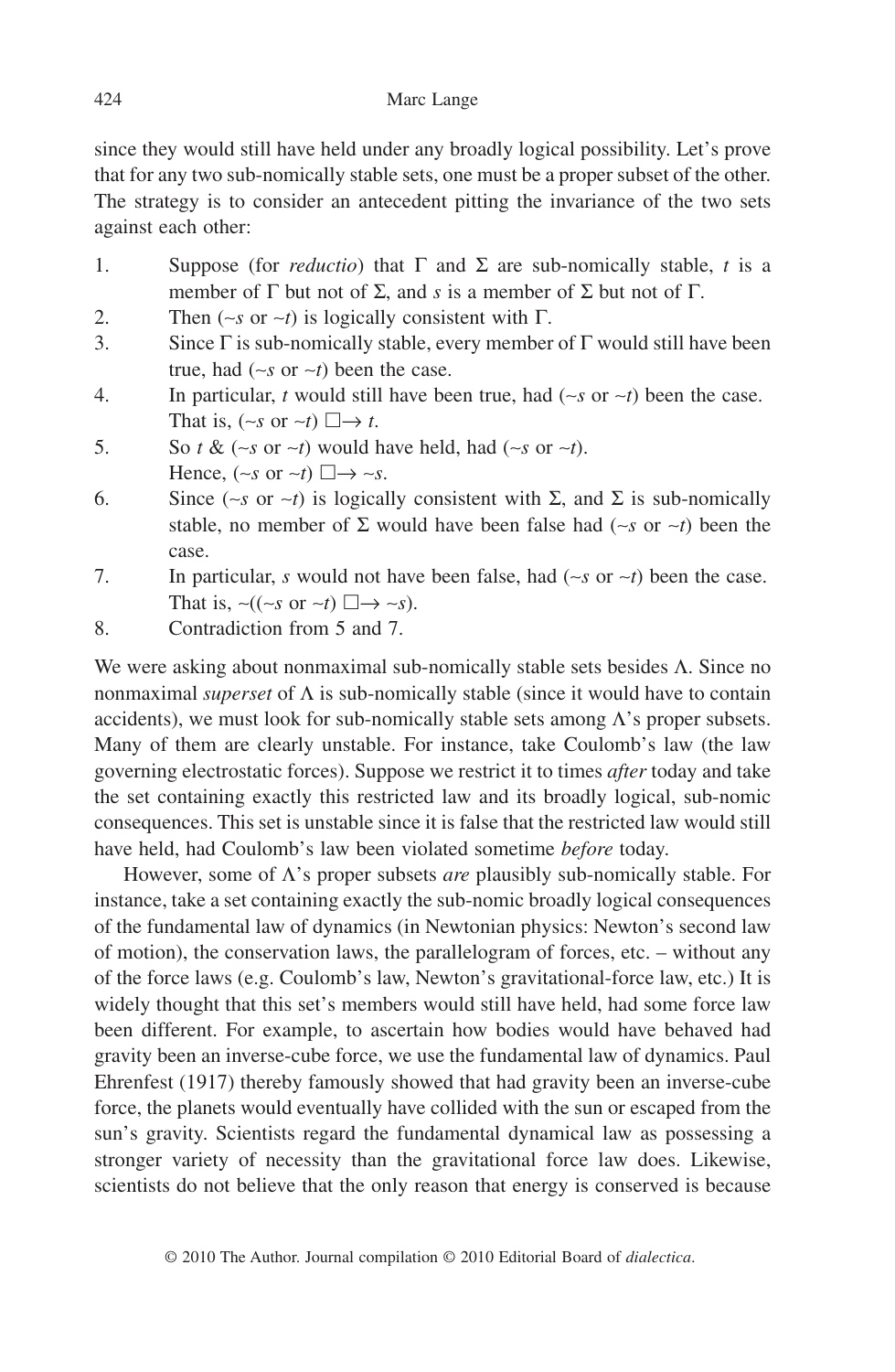one kind of fundamental interaction conserves energy, another kind independently does so, too, and likewise for each other kind of fundamental interaction. If scientists believed energy conservation to be just such a coincidence, then they could not consistently believe (as they  $d\sigma^{26}$ ) that were there additional kinds of fundamental interaction (perhaps taking place only under exotic, unfamiliar conditions), then they too would conserve energy. This subjunctive conditional is not merely *unlikely* to be true if energy conservation is coincidental. It is *false*.

The various strata of natural law thus form a hierarchy of sub-nomically stable sets (depicted in Figure 9; ignore the "\*" for the moment):



Figure 9. Some (though perhaps not all) plausibly sub-nomically stable sets.

For every grade of necessity, the truths possessing it form a nonmaximal stable set, and for each nonmaximal stable set, there is a variety of necessity that is possessed by all and only its members. There are good pretheoretic reasons to identify stability with necessity. A stable set has *maximal* staying power under antecedents: its members would all still have held under every sub-nomic supposition under which they *could* without contradiction all still have held. They are *collectively* as resilient under sub-nomic suppositions as they could *collectively* be. This sounds like necessity to me.

On this picture, there are many species of natural necessity – many strata of laws. A stable proper subset of  $\Lambda$  is associated with a stronger variety of necessity than  $\Lambda$ . That is, the range of antecedents under which the proper subset's members

<sup>26</sup> See Bergmann 1962, 144; Feynman 1967, 59, 76, 83, 94; Planck quoted in Pais 1986, 107–108.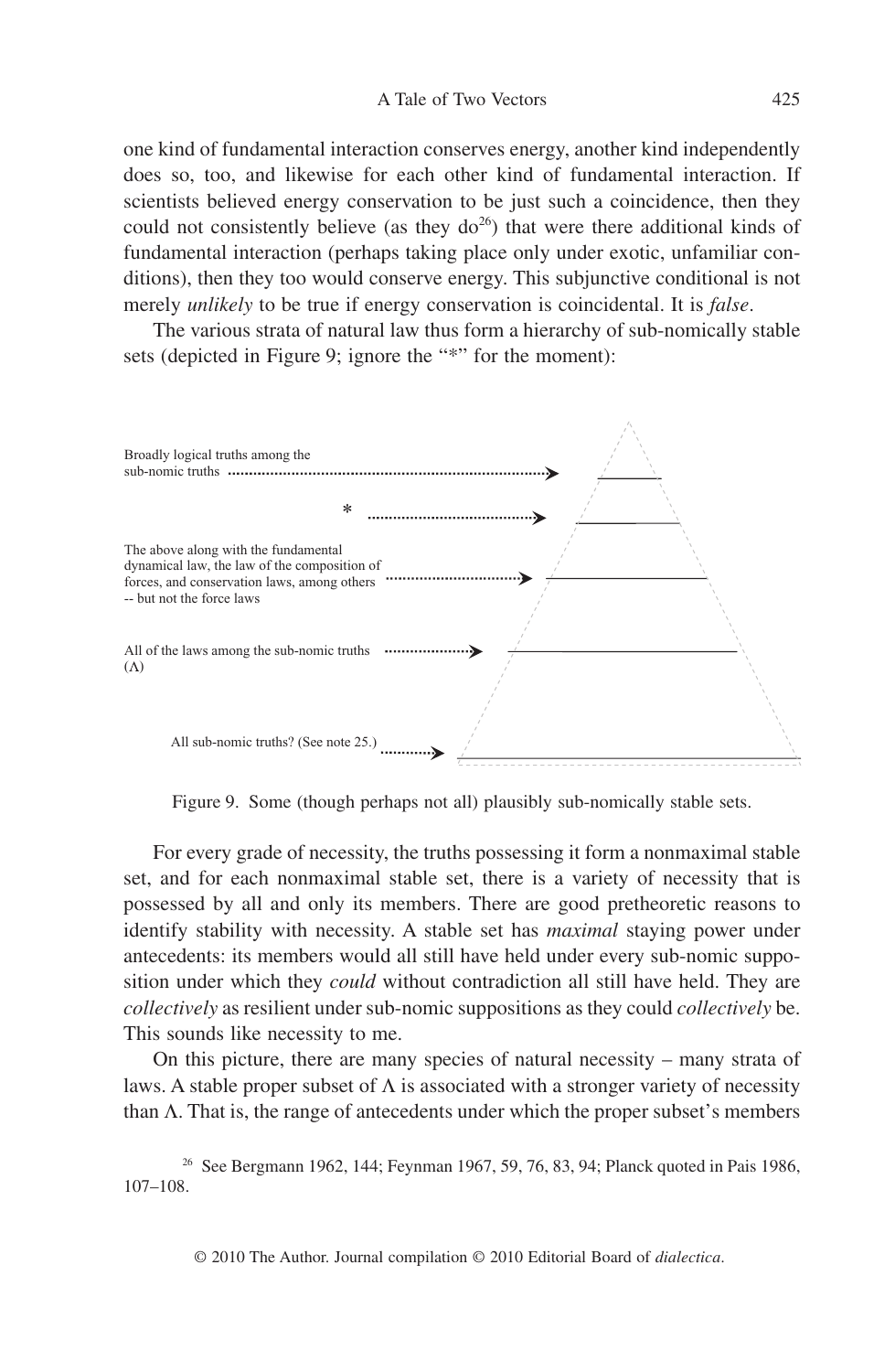#### 426 Marc Lange

are all preserved, in connection with its stability, is wider than the range of antecedents under which  $\Lambda$ 's members are all preserved, in connection with  $\Lambda$ 's stability. The conservation laws thereby *transcend* the force laws.

I suggest that advocates of the statical explanation believe that the laws of statics, including the parallelogram law, transcend even the fundamental dynamical law and conservation laws. They (together with the broadly logical truths) form a sub-nomically stable set even higher in the pyramid (though below the broadly logical truths) – at the level labeled with "\*" in Figure 9. Thus, they possess a stronger variety of necessity than the dynamical laws do. Although a derivation of the parallelogram law from the dynamical laws is sound, this derivation cannot explain the parallelogram law because the premises lack the stronger variety of necessity that the parallelogram law possesses. The parallelogram law cannot rest on the dynamical laws because the dynamical laws, lacking the necessity possessed by the parallelogram law, cannot be responsible for the parallelogram law's possessing it. In connection with its membership in an exclusive stable set, the parallelogram law is preserved under certain counterfactual antecedents, and its preservation there cannot be explained by its following from the dynamical laws since the dynamical laws are not preserved there. If advocates of a statical explanation are correct, then although the dynamical laws entail the parallelogram law's truth, their necessity is too weak to entail its characteristic necessity.<sup>27</sup>

In elaborating what it would be for the statical laws to be independent of the dynamical laws, I have appealed to precisely the sort of counterlegals invoked by advocates of the statical explanation. Recall also that in trying to amend Lewis's account to accommodate various levels of natural law, I had to *stipulate* that even if there are many systems tied for best, there are truths that nevertheless deserve to count as laws just in case for any two of the best systems, the members of one are all members of the other. My account requires no such stipulation, since as we have seen, it falls naturally out of my account that for any two stable sets, one must be a proper subset of the other. Thus, my approach not only teases the various grades of natural necessity apart, but also explains *why* there is a natural ordering among them.<sup>28</sup>

 $27$  It is not the case that advocates of the statical explanation (as I understand them) regard the dynamical laws as able to explain why the parallelogram law is *true*, and even why it is *a law* (since it follows exclusively from laws), but as unable to explain why it has its characteristic necessity (which is stronger than any necessity possessed by the dynamical laws). Rather, the parallelogram law is true (and has the weaker flavor of necessity characteristic of the dynamical laws) because it is a law (with the stronger flavor of necessity). As I noted in section 5, advocates of the statical explanation do not believe that the parallelogram law's truth is *also* explained dynamically.

<sup>28</sup> We can now entertain another proposal (suggested by John Roberts) for reconciling the Best System Account with the possibility that the parallelogram law is to be explained statically. Stipulate that if two systems are tied for best (where one set's members are a proper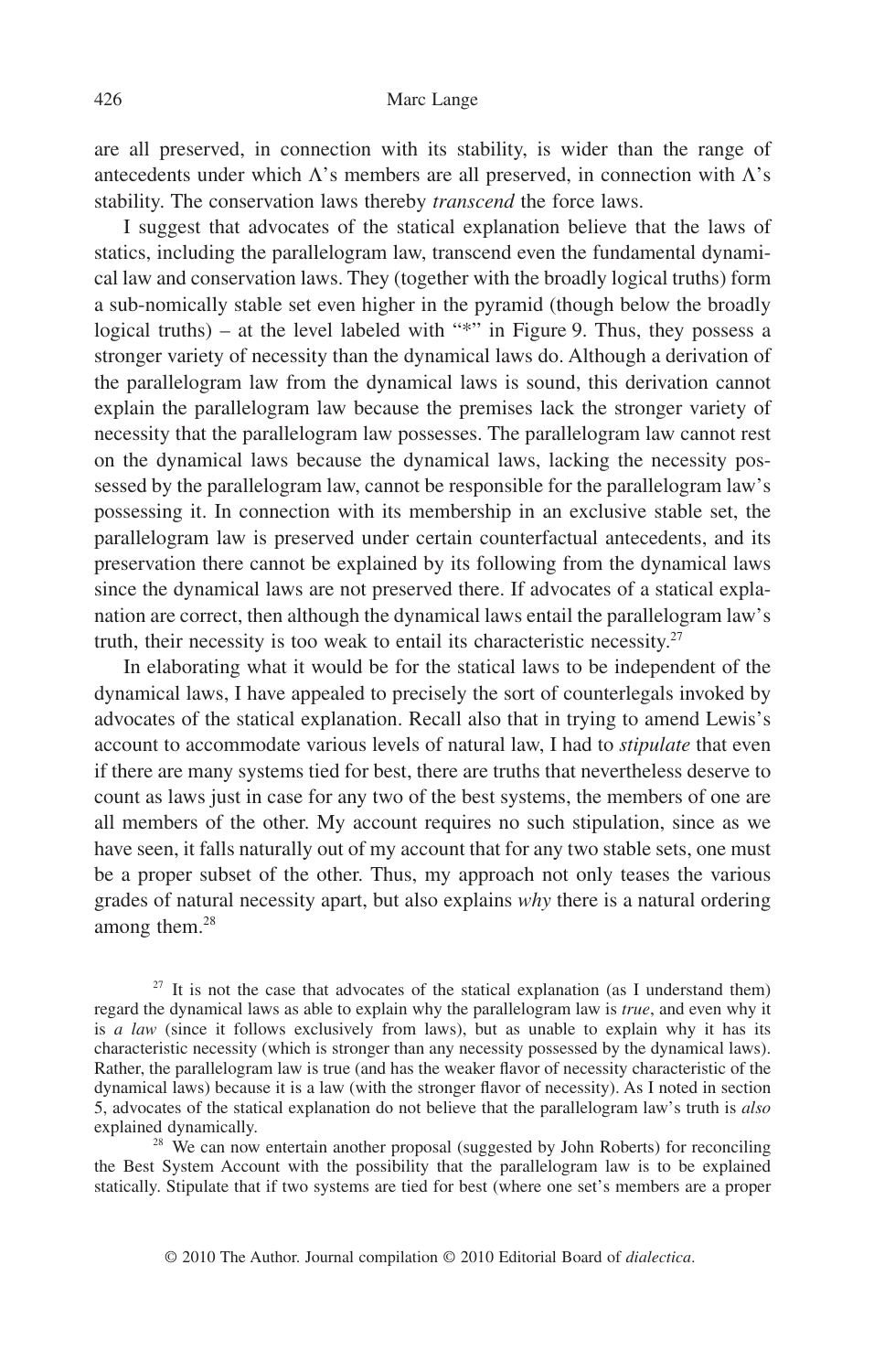Of course, I am not arguing that advocates of the statical explanation are correct. That is an empirical question. I have merely tried to identify the contingent facts responsible for determining the order of explanatory priority here – that is, the facts over which advocates of the statical and dynamical explanations of the parallelogram law are ultimately disagreeing. I have identified these as various subjunctive facts, expressed by certain counterfactual (indeed, counterlegal) conditionals.

These subjunctive facts are to be ascertained empirically. Counterfactuals, on my view, are confirmed by evidence no differently from other claims:

Our past observations of emeralds confirm not only that all of the actual emeralds lying forever undiscovered in some far-off land are green, but also that had there been an emerald in my pocket right now, then my pocket would have contained something green. (It is not self-evident which of these predictions is more "remote" from our observations.) When we confirm that my pocket would contain something green were there emeralds in it, that confirmation is unaffected by whatever evidence we may have regarding whether there actually are any emeralds in my pocket. So in confirming that my pocket would contain something green were there emeralds in it, we may be confirming both a prediction about the actual world and a counterfactual conditional. Facts about what *would have been* are confirmed right along with facts about what actually *is* (Lange 2009, 11).

The same applies to the confirmation of counterlegals. For instance, scientists typically regard the space-time symmetries of known force laws as confirming that the same symmetry principles hold of whatever unknown laws govern as yet undiscovered kinds of forces (see Lange 2007, 2009). As in the emerald example, this confirmation fails to discriminate between actual unexamined and counterfactual cases; the evidence confirms that had the laws of nature been different so that

subset of the other's), then for any fact that is in both, the smaller set "gives a better view of its true position"; such a fact is explained not by the larger set's axioms, but by the axioms of the smaller set. Advocates of the statical explanation could then be disagreeing with advocates of the dynamical explanation over whether or not the statical and dynamical systems are in fact tied for best.

But why does a smaller best set's deduction take precedence for the purposes of explanation? Because (the proposal continues) both sets are sub-nomically stable, their stability is associated with their lawhood, and a deduction from the larger set's axioms cannot explain why a member of the smaller set would still have held under counterfactual antecedents logically consistent with the smaller set but not with the larger. Its invariance under these antecedents is associated with its characteristic necessity.

Of course, this last is very much like the account that I propose (as tying in nicely with the arguments actually given by advocates of the statical explanation). But the Best System Account cannot be brought this close to my account without losing its Best System character. For instance, the laws can no longer straightforwardly supervene on the sub-nomic facts if the laws are to be sub-nomically stable, since stability requires that the laws remain invariant despite radical changes to the sub-nomic facts – sufficiently radical to alter which facts form the system with the best combination of simplicity and strength. (See Lange 2009.) For example, had there been nothing except a single electron moving uniformly forever, then the best deductive system would have been quite different.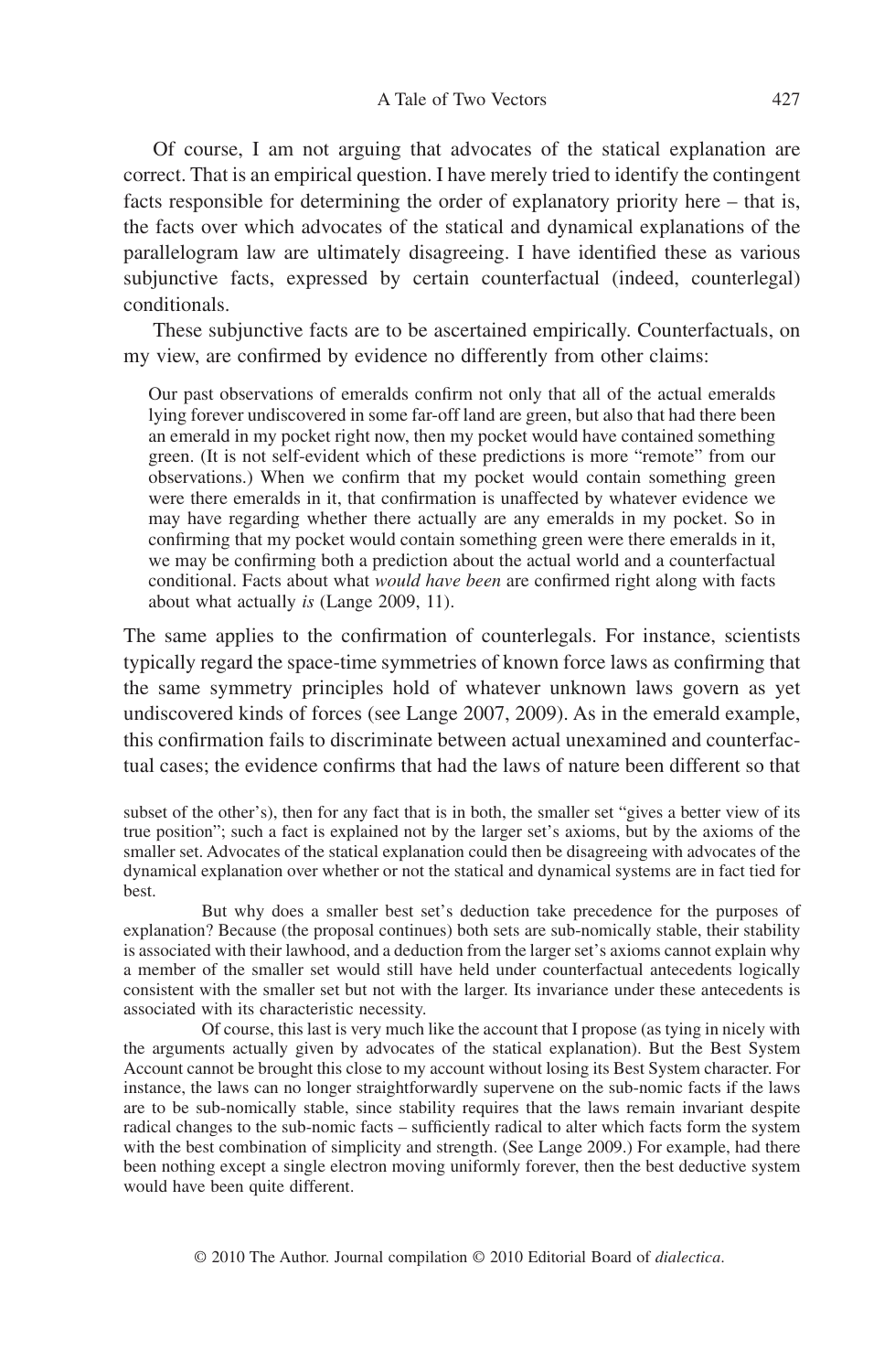there had been an additional or different kind of force, its laws would have exhibited the same symmetry. Evidence bears on the forces there would have been for the same reason as it bears on the unknown forces there are.

Of course, without some background opinions regarding the relation between the way things would have been and the way things are observed to be, we cannot use our empirical evidence to confirm counterfactual conditionals. But this is no objection to my view that counterfactuals are confirmed empirically: the analogous point holds for the confirmation of claims regarding actual unexamined cases. Indeed, I have argued (Lange 2004) that even when our accepted background theory is highly impoverished, we cannot make any observations at all unless we possess the sorts of background opinions that could underwrite the confirmatory power of those observations – including their power to confirm counterfactual conditionals. But as van Fraassen (1980, 19) nicely puts it, "we cannot settle the major questions of epistemology *en passant* in philosophy of science"!\*

#### **REFERENCES**

A.G.G. 1890, 'Our Bookshelf', *Nature* **42**, p. 413.

- A.H. 1848, [Review of] 'Whewell's Mechanics Last Edition', *The Mechanics' Magazine* **48**, pp. 103–107.
- Anonymous 1829, 'Review of Laplace's Celestial Mechanics', *American Quarterly Review* **5**, pp. 310–343.
- Anonymous 1837, 'Composition', *The Penny Cyclopaedia of the Society for the Diffusion of Useful Knowledge*, vol. **7**, p. 43.
- Anonymous 1850, 'On the composition and resolution of forces', *The English Journal of Education*, n.s., **4**, pp. 378–381.
- Armstrong, D. 1978, *Universals and Scientific Realism*, Cambridge: Cambridge University Press.

Armstrong, D. 1983, *What Is A Law of Nature?*, Cambridge: Cambridge University Press.

- Armstrong, D. 1997, *A World of States of Affairs*, Cambridge: Cambridge University Press.
- Barlow, P. 1848, 'Mechanics', *Encyclopaedia Metropolitana* vol. 3, London: Griffin, pp. 1–160.
- Bartlett, W. H. C. 1855, *Elements of Natural Philosophy* vol. 1, third edition, New York: A.S. Barnes.
- Bergmann, P. G. 1962, 'The Special Theory of Relativity', in: S. Flügge, ed., *Encyclopedia of Physics*, vol. 4, Berlin: Springer-Verlag, pp. 109–202.
- Bernoulli, D. 1726/1982, 'Examen principiorum mechanicae, et demonstrations geometricae de compositione et resolutione virium', *Commentarii Academiae Scientarum Imperialis Petropolitanae* **1** (1726), pp. 126–42, reprinted in: L. P. Bouckaert, D. Speiser, and B. L. van der Waerden, eds, *Die Werke von Daniel Bernoulli*, Band 3, Basel: Birkhäuser, 1982, pp. 119–135.
- Besant, W. H. 1883, 'The teaching of elementary mathematics', read at the Annual Meeting of the Association for the Improvement of Geometrical Teaching, January 1883, reported in: 'The teaching of elementary mechanics' [by R.T.], *Nature* **27**, pp. 581–583.

Bird, A. 2007, *Nature's Metaphysics*, Oxford: Clarendon.

Bridgman, P. W. 1931, *Dimensional Analysis*, New Haven: Yale University Press.

Brown, H. 2005, *Physical Relativity*, Oxford: Clarendon.

Browne, W. 1883, *The Student's Mechanics*, London: Griffin.

\* Many thanks to two referees for their kind suggestions, as well to participants at the "Metaphysics of Science" conference held at Nottingham in September 2009.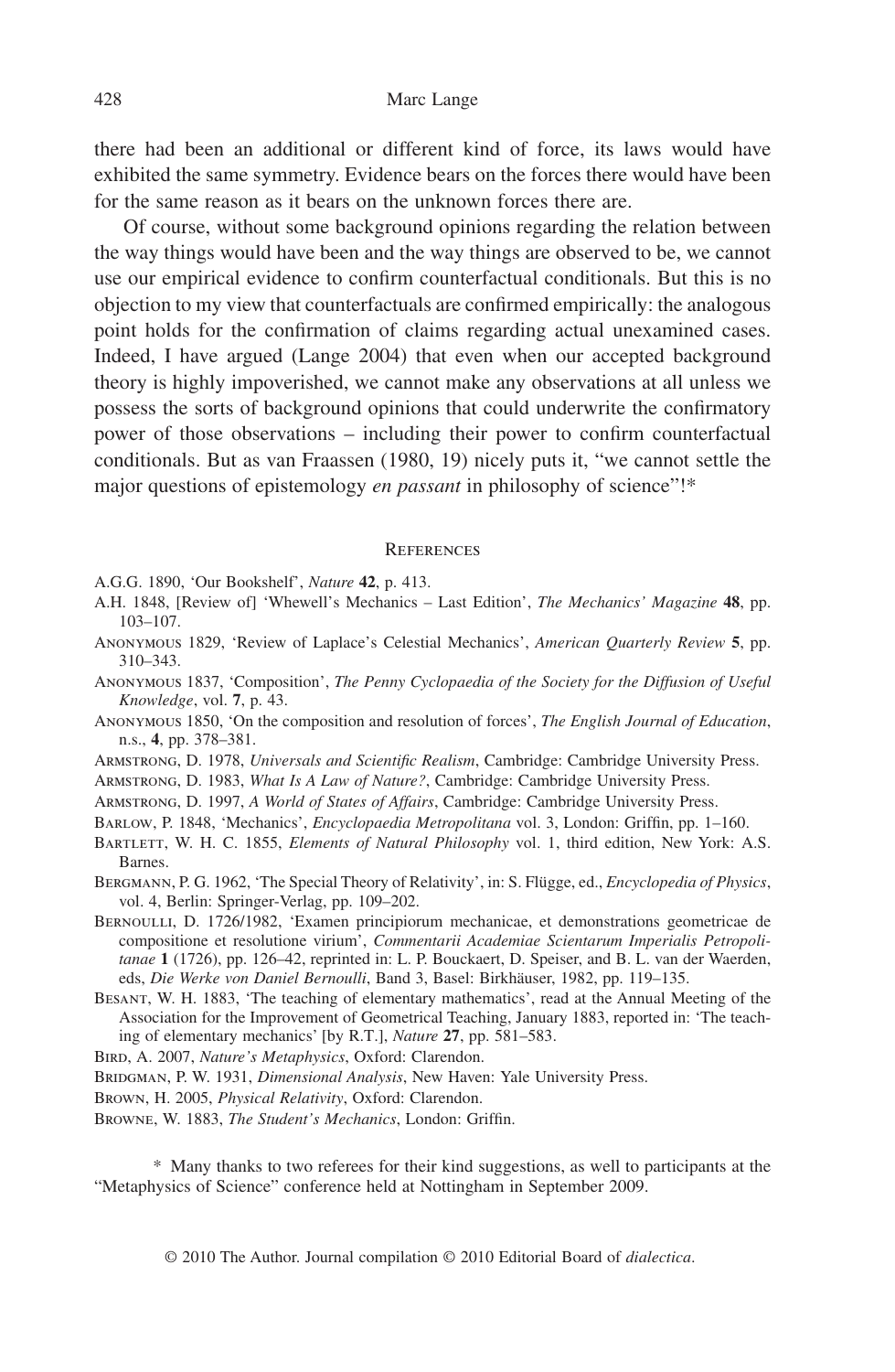Challis, J. 1869, *Notes on the Principles of Pure and Applied Calculation*, Cambridge: Deighton, Bell.

- Challis, J. 1875, *Remarks on the Cambridge Mathematical Studies and their Relation to Modern Physical Science*, Cambridge: Deighton, Bell.
- Church, I. 1908, *Mechanics of Engineering*, New York: Wiley.
- Cockle, J. 1879, 'Notes Bearing on Mathematical History', *Memoires of the Literary and Philosophical Society of Manchester*, ser. 3, **6**, pp. 10–15.
- Cox, J. 1904, *Mechanics*, Cambridge: Cambridge University Press.
- De Morgan, A. 1859, 'On the General Principles of Which the Composition or Aggregation of Forces is a Consequence', *Transactions of the Cambridge Philosophical Society* **10**, pp. 290–304.
- Dobbs, W. J. 1901, *A Treatise on Elementary Statics*, London: Adam and Charles Black.
- Dretske, F. 1977, 'Laws of Nature', *Philosophy of Science* **44**, pp. 248–268.
- Duchayla, C. D. M. B. 1804, 'Demonstration du Parallèlogramme des Forces', *Bulletin des Sciences par la Société Philomathique de Paris* **4**, pp. 242–243.
- Duhem, P. 1991, *The Origins of Statics*, Boston Studies in the Philosophy of Science, vol. 123, Dordrecht: Kluwer.
- Earnshaw, S. 1845, *A Treatise on Statics*, third edition, Cambridge: Cambridge University Press.
- Ehrenfest, P. 1917, 'In What Way Does It Become Manifest in the Fundamental Laws of Physics that Space has Three Dimensions?' *Proceedings of the Amsterdam Academy* **20**, pp. 200–209.
- Einstein, A. 1919, 'What is the Theory of Relativity?' *The Times (London)*, 28 November 1919, reprinted in: Einstein, *Ideas and Opinions*, New York: Bonanza, 1954, pp. 27–32.
- Ellis, B. 1990, *Truth and Objectivity*, Cambridge: Blackwell.
- Ellis, B. 2001, *Scientific Essentialism*, Cambridge: Cambridge University Press.
- Ellis, B. 2002, *The Philosophy of Nature: A Guide to the New Essentialism*, Montreal & Kingston: McGill-Queen's University Press.
- Feynman, R. 1967, *The Character of Physical Law*, Cambridge MA: MIT Press.
- Galbraith, J. and Haughton, S. 1860, *Manual of Mechanics*, London: Longmans, Brown, Green, Longmans, Roberts.
- Goodeve, T. M. 1874, *Principles of Mechanics*, London: Longmans, Green.
- Goodman, N. 1983, *Fact, Fiction and Forecast*, fourth edition, Cambridge MA: Harvard University Press.
- Goodwin, H. 1846, *An Elementary Course of Mathematics*, Cambridge: Deighton.
- Goodwin, H. 1849, 'On the Connection Between the Sciences of Mechanics and Geometry', *Transactions of the Cambridge Philosophical Society* **8**, pp. 269–277.
- Gregory, O. 1826, *A Treatise of Mechanics*, vol. 1, third edition, London: FC & J Rivington.
- Heaviside, O. 1893, *Electromagnetic Theory*, vol. 1, London: The Electrician.
- Hempel, C. G. and Oppenheim, P. 1965, 'Studies in the Logic of Explanation', in: C. G. Hempel, *Aspects of Scientific Explanation and Other Essays in the Philosophy of Science*, New York: The Free Press, pp. 245–290.
- Hempel, C. G. 1965, 'Aspects of Scientific Explanation', in: C. G. Hempel, *Aspects of Scientific Explanation and Other Essays in the Philosophy of Science*, New York: The Free Press, pp. 331–496.
- Horsley, J. 1743, *A Short and General Account of the Most Necessary and Fundamental Principles of Natural Philosophy*, Glasgow: Andrew Stalker.
- Johnson, W. E. 1889, 'Proof of the Parallelogram of Forces', *Nature* **41**, p. 153.
- Lagrange, J. L. 1813/1881, *Théorie des Fonctions Analytiques*, second edition (1813), in *Oeuvres de Lagrange*, vol. 9, Paris: Gauther-Villars, 1881.
- Lange, M. 2002, *An Introduction to the Philosophy of Physics: Locality, Fields, Energy, and Mass*, Oxford: Blackwell
- Lange, M. 2004, 'Would Direct Realism Resolve the Classical Problem of Induction?', *Noûs* **38**: 197–232.
- Lange, M. 2005, 'Laws and Their Stability', *Synthese* **144**, pp. 415–432.
- Lange, M. 2006, 'How to Account for the Relation Between Chancy Facts and Deterministic Laws', *Mind* **115**, pp. 917–946.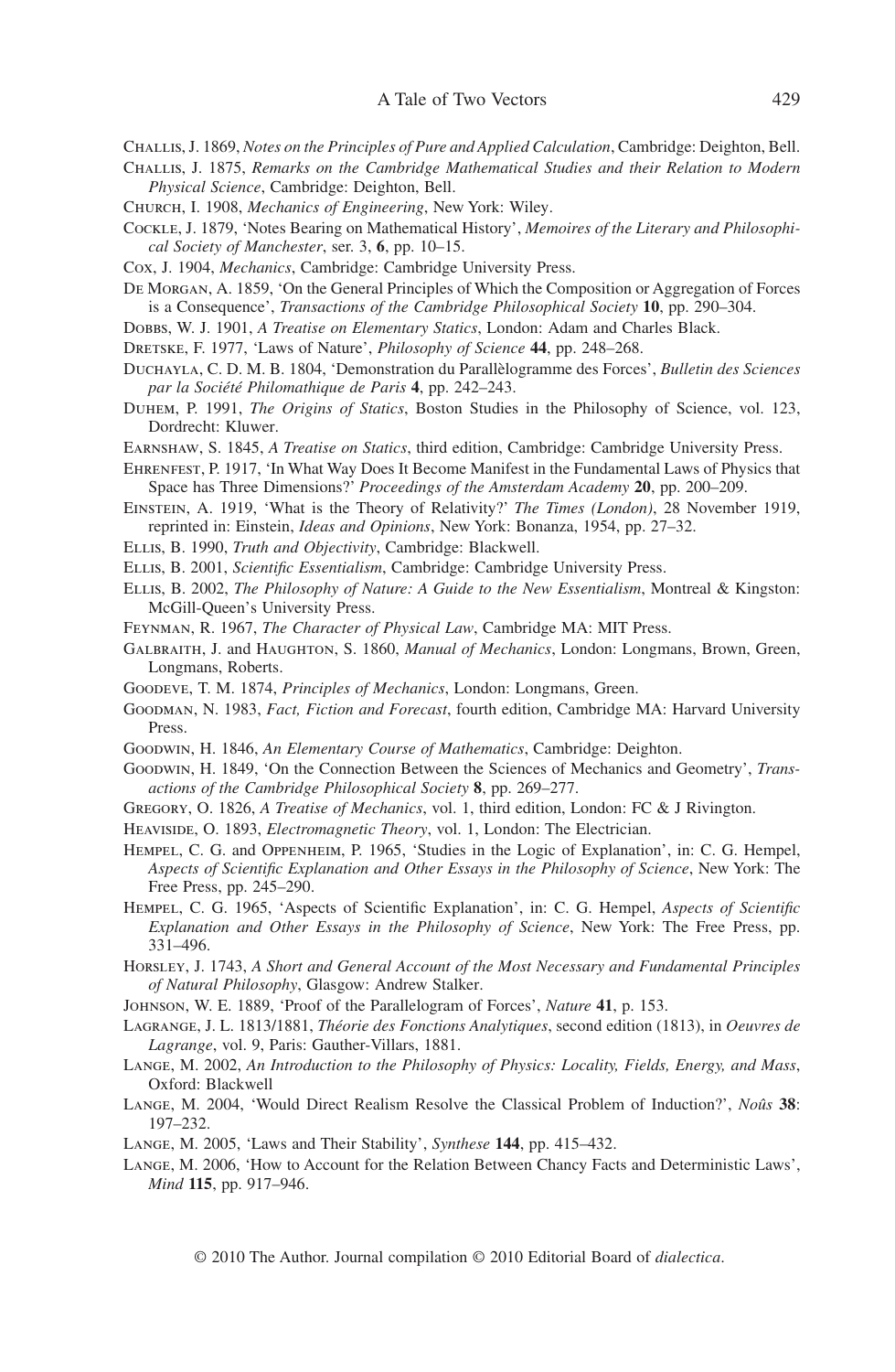- Lange, M. 2007, 'Laws and Meta-Laws of Nature: Conservation Laws and Symmetries', *Studies in History and Philosophy of Modern Physics* **38**, pp. 457–481.
- Lange, M. 2009, *Laws and Lawmakers*, New York: Oxford University Press.
- Lange, M. forthcoming-a, 'Dimensional Explanations', *Noûs*.

- Lewis, D. 1973, *Counterfactuals*, Cambridge MA: Harvard University Press.
- Lewis, D. 1983, 'New Work for a Theory of Universals', *Australasian Journal of Philosophy* **61**, pp. 343–377
- Lewis, D. 1986, *Philosophical Papers*, vol. 2, New York: Oxford University Press.
- Lewis, D. 1999, 'Humean Supervenience Debugged', in: David Lewis, *Papers in Metaphysics and Epistemology*, Cambridge: Cambridge University Press, pp. 224–247.
- Lipton, P. 2004, 'What Good is an Explanation', in: J. Cornwell, ed., *Explanations: Styles of Explanation in Science*, Oxford: Oxford University Press, pp. 1–21.
- Lock, J. B. 1888, *Elementary Statics*, London: Macmillan.
- Lodge, O. 1890, *Elementary Mechanics*, revised edition, London and Edinburgh: W. & R. Chambers.
- Loney, S. L. 1891, *The Elements of Statics and Dynamics*, vol. 2, Cambridge: Cambridge University Press.
- Macauley, W. H. 1900, 'The Laws of Dynamics, and Their Treatment in Text-Books (continued)', *The Mathematical Gazette* **1**, pp. 399–404.
- Maudlin, T. 2007, *The Metaphysics Within Physics*, Oxford: Oxford University Press.
- Maxwell, J. C. 1873, *A Treatise on Electricity and Magnetism*, vol. 1, Oxford: Clarendon.
- Mitchell, W., Young, J. R., and Imray, J. 1860, *The Circle of the Sciences, volume IX: Mechanical Philosophy*, London and Glasgow: Richard Griffin.
- Moulton, F. R. 1902, *An Introduction to Celestial Mechanics*, New York: Macmillan.
- Newton, I. 1687/1934, *Mathematical Principles of Natural Philosophy* (1687), in: *Great Books of the Western World*, vol. 34, Chicago: Encyclopedia Britannica, 1934.
- Pais, A. 1986, *Inward Bound*. Oxford: Clarendon.
- Pearson, K. 1892/2007, *The Grammar of Science*, New York: Cosimo.

Perkins, G. 1842, 'Solution of a Functional Equation, Which has been Employed by Poisson in Demonstrating the Parallelogram of Forces', *American Journal of Science and Arts* **42**, pp. 69– 71.

- Poisson, S. D. 1811, *Traité de Mécanique*, vol. 1, Paris: Courcier.
- Poisson, S. D. 1833/1842, *A Treatise of Mechanics*, vol. 1, second edition (1833), trans. by H. H. Harte, London: Longmans, 1842.
- Pratt, J. H. 1836, *The Mathematical Principles of Mechanical Philosophy*, Cambridge: Deighton.
- Price, B. 1868, *A Treatise on Infinitesimal Calculus, vol. 3: A Treatise of Analytical Mechanics*, second edition, Oxford: Clarendon.
- Robison, J. 1803, 'Dynamics', in: *Supplement to the Encyclopaedia or Dictionary of Arts, Sciences, and Miscellaneous Literature*, vol. 1, Philadelphia: Thomas Dobson, pp. 581–629.
- Robison, J. 1822, *A System of Mechanical Philosophy*, vol. 1, Edinburgh: John Murray.
- Routh, E. J. 1896, *A Treatise on Analytical Statics*, vol. 1, Cambridge: Cambridge University Press.
- Rutherford, T. 1748, *A System of Natural Philosophy*, vol. 1, Cambridge: J. Bentham.
- Salmon, W. C. 1989, 'Four Decades of Scientific Explanation', in P. Kitcher and W. C. Salmon, eds, *Scientific Explanation, Minnesota Studies in the Philosophy of Science*, vol. XIII, Minneapolis: University of Minnesota Press, pp. 3–219.
- Strevens, M. 2008, *Depth: An Account of Scientific Explanation*, Cambridge MA: Harvard University Press.
- Tate, T. 1853, *The Principles of Mechanical Philosophy*, London: Longmans, Brown, Green, and Longmans.
- Thomson, W. [Lord Kelvin] and Tait, P. G. 1888, *Treatise on Natural Philosophy* (1867), vol. 1, Cambridge: Cambridge University Press.
- Todhunter, I. 1878, *Mechanics for Beginners*, London: Macmillan.

Lange, M. forthcoming-b, 'What are Mathematical Coincidences (and why does it matter)?', *Mind*.